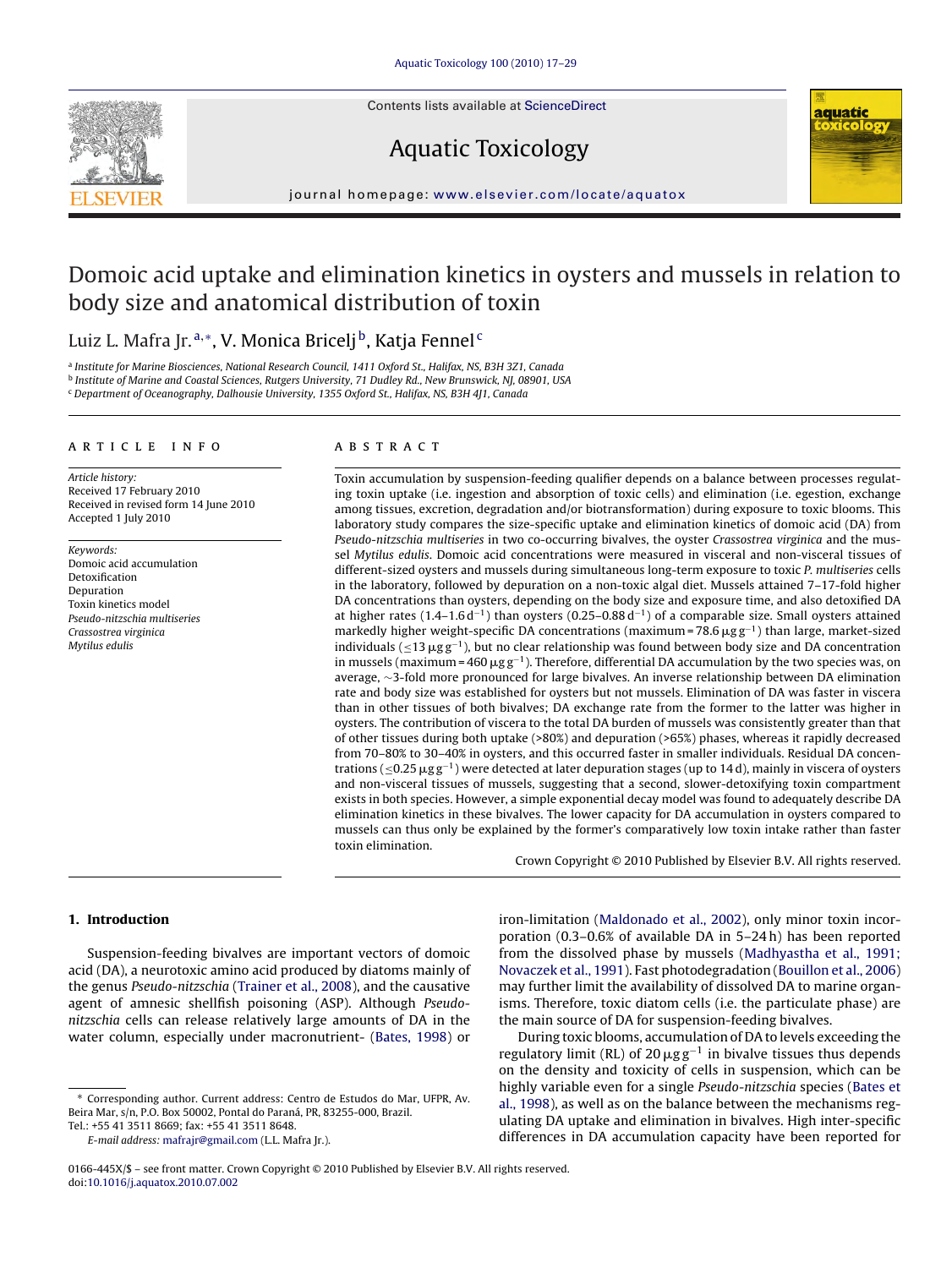various bivalve species. Oysters, for instance, accumulate consistently lower DA concentrations than other co-occurring bivalves, and rarely attain the RL (reviewed in [Mafra et al., 2009a\).](#page-11-0) During an early spring Pseudo-nitzschia seriata bloom in eastern Canada, in April 2002, maximum DA concentrations in oysters (Crassostrea virginica) were only 0.9 $\rm \mu gg^{-1}$ , whereas mussels (Mytilus  $edulis$  ) accumulated up to 200  $\mu$ g DA g $^{-1}$  (Canadian Food Inspection Agency, CFIA, data). This low DA uptake capacity in C. virginica relative to M. edulis was confirmed in the laboratory, and attributed to a combination of low clearance rate (CR, the volume of water cleared of particles per unit time) and selective rejection of Pseudonitzschia cells in pseudofeces by oysters [\(Mafra et al., 2009a,b\).](#page-11-0) The present study investigates the possibility that the low capacity for DA accumulation in oysters may also be a consequence of more efficient toxin elimination mechanisms.

For water-soluble toxins such as DA and paralytic shellfish toxins (PSTs), elimination mechanisms may include toxin egestion in feces, exchange among tissues, excretion, toxin degradation and/or conversion into non-toxic or less toxic compounds [\(Bricelj](#page-11-0) [and Cembella, 1995; Bricelj and Shumway, 1998; Lassus et al.,](#page-11-0) [1996\).](#page-11-0) The magnitude of these processes is expected to be inversely related to the toxin's binding affinity or retention in the organs/tissues where it is originally absorbed or secondarily reallocated, as occurs during the slow elimination of strongly bound PSTs from the siphons of butter clams Saxidomus giganteus [\(Beitler](#page-11-0) [and Liston, 1990\).](#page-11-0) Retention of DA in bivalve tissues is highly species-specific. Mussels (Mytilus edulis, M. californianus and M. galloprovincialis), oysters (Crassostrea gigas), and softshell clams (Mya arenaria) are able to rapidly eliminate DA, typically purging most of the assimilated toxin within a few days following termination of the toxic exposure (summarized in [Blanco et al., 2002a\).](#page-11-0) In contrast, prolonged DA retention occurs in other bivalves such as scallops Pecten spp. ([Fernández et al., 2000; Blanco et al., 2002a, 2006\)](#page-11-0) and razor clams Siliqua patula [\(Drum et al., 1993\).](#page-11-0)

Two types of toxin elimination kinetics have been identified in DA-contaminated bivalves. In the first category, DA elimination occurs at a constant decay rate, which leads to exponentially decreasing toxin concentrations over the entire depuration period, as indicated for M. edulis and Pecten spp. ([Novaczek et al., 1992;](#page-12-0) [Wohlgeschaffen et al., 1992; Blanco et al., 2002a\).](#page-12-0) In this case, toxin elimination can be described by a single-compartment kinetics model. The second category is associated with an initial phase of rapid DA elimination followed by a period of slower toxin loss. As a result, residual DA concentrations may be retained for prolonged periods, as observed in 10% of the mussels (M. edulis) exposed to toxic P. multiseries in the laboratory by [Novaczek et al. \(1992\), a](#page-12-0)s well as in S. patula ([Drum et al., 1993; Horner et al., 1993\)](#page-11-0) and the mussels Volsella modiolus ([Gilgan et al., 1990\)](#page-11-0) and Mytilus galloprovincialis ([Blanco et al., 2002b\).](#page-11-0) A two-compartment model, with a different elimination rate for each compartment and transfer of toxin from the faster- to the slower-detoxifying compartment, more adequately describes DA elimination kinetics in these cases. To date, however, this has only been successfully demonstrated for M. galloprovincialis, revealing the presence of a slowly detoxifying second compartment containing a small amount of DA [\(Blanco et](#page-11-0) [al., 2002b\).](#page-11-0) In contrast, [Douglas et al. \(1997\)](#page-11-0) did not find evidence of two-compartment kinetics in DA-contaminated sea scallops, Placopecten magellanicus, possibly because high DA concentrations were still present at the end of the 14-d depuration period.

Partitioning of toxins among body tissues is of particular concern for bivalve species in which only specific tissues are intended for human consumption. Although this does not apply to oysters and mussels, toxin allocation between tissue pools of these bivalves remains an important consideration to provide an understanding of the processes that may retard toxin loss, and to allow selection of appropriate toxin kinetics models. High-affinity binding sites for

DA may be present in different bivalve tissues, such as the digestive gland of Pecten spp. [\(Fernández et al., 2000; Blanco et al., 2002a,](#page-11-0) [2006\)](#page-11-0) and non-visceral tissues of S. patula [\(Drum et al., 1993\),](#page-11-0) leading to differential contribution of each tissue to the total DA body burden. The anatomical distribution of DA is also affected by the bivalve's capacity to transport DA across the gastrointestinal membrane after ingestion [\(Madhyastha et al., 1991\)](#page-11-0) and to transfer substantial proportions of the total toxin from visceral to other tissues via the circulatory system. This capacity was suggested for C. gigas [\(Jones et al., 1995\),](#page-11-0) but is lacking or limited in Pecten maximus [\(Blanco et al., 2002a\).](#page-11-0) Therefore, visceral tissues (including the digestive gland) may account for 94–99% of the toxin burden in DA-contaminated P. maximus [\(Blanco et al., 2002a, 2006; Campbell](#page-11-0) [et al., 2003; Bogan et al., 2007\),](#page-11-0) 93% in M. edulis ([Grimmelt et al.,](#page-11-0) [1990\),](#page-11-0) but only 70% in C. virginica ([Roelke et al., 1993\)](#page-12-0) during the toxin uptake phase.

Toxin kinetics may be affected by the body size of contaminated organisms. For diarrhetic shellfish toxins (DSTs) and PSTs, toxin uptake and elimination rates are inversely related to body size, although dilution effects by differential growth must be considered mainly in species or stages that exhibit slow toxin loss and/or fast growth rates (Bricelj and Shumway, 1998; Moroño et al., 2001; [Duinker et al., 2007\).](#page-11-0) The influence of bivalve body size on DA uptake and elimination, however, remains controversial. [Novaczek](#page-12-0) [et al. \(1992\)](#page-12-0) measured higher elimination rates in smaller mussels in the laboratory, and [Bogan et al. \(2007\)](#page-11-0) found that smaller scallops exhibited faster toxin uptake and depuration in the field. Other studies reported no relationship between body size and DA concentration in various invertebrates, such as P. maximus [\(Arévalo et al.,](#page-11-0) [1998\),](#page-11-0) the sand crab Emerita analoga ([Powell et al., 2002\)](#page-12-0) and the cuttlefish Sepia officianalis [\(Costa et al., 2005\).](#page-11-0)

In the present study, eastern oysters (C. virginica) and blue mussels (M. edulis) of varying body sizes were used to test the effects of body mass on DA uptake and elimination, as well as to allow extrapolation of findings previously obtained with juveniles [\(Mafra](#page-11-0) [et al., 2010\)](#page-11-0) to market-sized individuals. Mussels in the present study exhibited a narrower body size range (16–45 mm) than that of oysters (15–78 mm), but they were both representative of full size ranges commonly reported for natural and farmed populations of these bivalves in temperate waters.

There is limited information on DA elimination kinetics by oysters, and it is derived from short-term (3–5 d) laboratory experiments [\(Roelke et al., 1993; Jones et al., 1995\).](#page-12-0) Domoic acid elimination has been more extensively studied in mussels [\(Novaczek et al., 1992; MacKenzie et al., 1993; Whyte et al., 1995;](#page-12-0) [Blanco et al., 2002b\),](#page-12-0) but inter-species comparisons are made difficult by the inconsistent toxin exposure conditions used in different studies. The present study examines DA uptake and elimination kinetics in oysters and mussels simultaneously exposed to toxic P. multiseries cells under "common-garden", controlled laboratory conditions. Domoic acid concentrations were quantified in visceral (containing the stomach + digestive gland + intestine) and non-visceral (remaining) soft tissues of individual bivalves. Toxin kinetics models were fitted to the data to determine overall elimination rates and exchange rates between tissue compartments. The hypothesis that inter-specific differences in DA elimination mechanisms contribute to the differential DA accumulation by these two co-occurring bivalves was thus tested.

## **2. Materials and methods**

## 2.1. Biological material

A toxic clone of Pseudo-nitzschia multiseries, CLN-50, was provided by S.S. Bates (Fisheries and Oceans Canada, Moncton, NB) and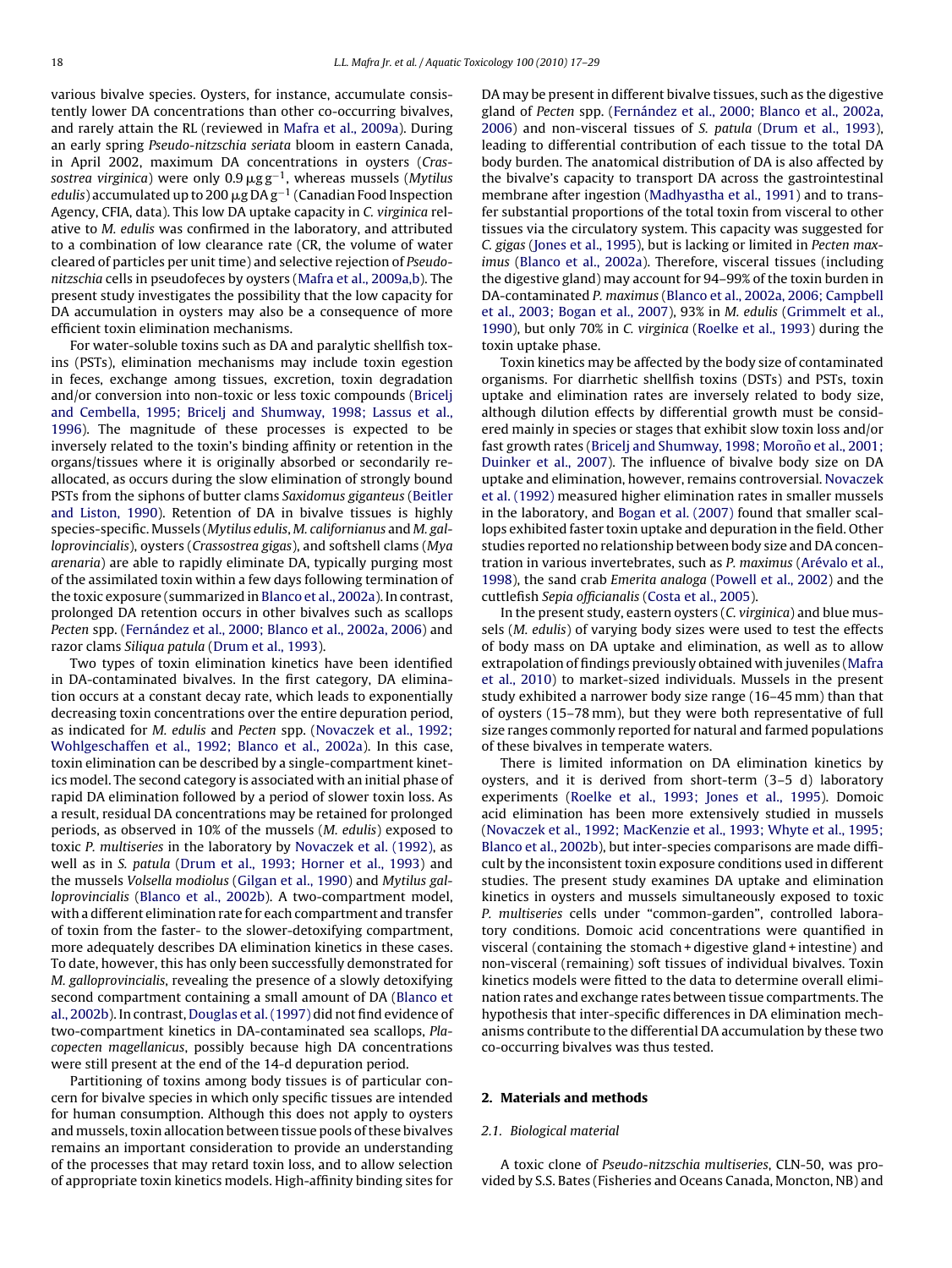<span id="page-2-0"></span>maintained in batch culture at the Marine Research Station, Institute for Marine Biosciences, National Research Council of Canada, Halifax, NS. Cultures were initially maintained in 2.8 l glass Fernbach flasks filled with 1.5 l of autoclaved, 0.22  $\mu$ m cartridge-filtered seawater (FSW) enriched with f/2 medium [\(Guillard, 1975\)](#page-11-0) at 16 °C, 30 salinity, 140 μmol quanta m<sup>-2</sup> s<sup>-1</sup> light intensity, on a 14 h light:10 h dark photoperiod. For bivalve experiments, cultures were scaled up in 10–201 glass carboys with a continuous supply of filtered air (PTFE membrane filters, 0.2  $\mu$ m particle retention, Pall Co.) and harvested at stationary growth phase, when maximum toxicity was attained. Cell size was determined using a microscope (Leica model DMLB 100S) with a coupled Pulnix camera (Model TMC-7DSP) and image analysis software (Image Pro Plus Version 4.5, Media Cybernetics); cell volume was calculated by the formula described in [Lundholm et al. \(2004\)](#page-11-0) and simplified as: cell volume  $(\mu m^3)$  = 0.8  $\times$  L  $\times$  W<sup>2</sup>, where L and W are the cell length and width, in µm, respectively. Cell density was measured by microscopic counting of diluted samples ( $n \approx 400$  cells) on Palmer–Maloney chambers.

Triplicate 15 ml culture samples were gently passed through Whatman GF/F glass microfiber filters (25 mm diameter, 0.7  $\mu$ m particle retention). The cellular content of P. multiseries was released following disruption of the filters using a Vibracell VC375 sonicator (Sonics & Materials), and re-filtered on Ultrafree-MC centrifugal filters (Durapore PVDF, 0.45  $\upmu$ m particle retention) at  $10,000 \times g$  for 30 s. Particulate DA was then quantified by liquid chromatography with ultraviolet detection (LC-UVD), according to the methods described in [Mafra et al. \(2009c\). T](#page-11-0)he non-toxic flagellates commonly used as bivalve food, Isochrysis galbana (T-Iso clone CCMP1324) and Pavlova pinguis (CCMP609), were acquired from the Center for the Culture of Marine Phytoplankton (CCMP), ME, USA, and cultivated in semi-continuous, 2001 photobioreactors at 20 ◦C. Cell density and cellular volume of the flagellates was determined with a Beckman–Coulter Multisizer 3 particle counter.

Bivalve shell size was measured as the maximum long axis from the umbo to the ventral margin of the shell, which represents the shell height (SH) in oysters ([Carriker, 1996\)](#page-11-0) but is commonly referred to as the shell length (SL) in mussels ([Seed, 1968\).](#page-12-0) Oysters, C. virginica (SH = 15–78 mm), were obtained from Bay Enterprises Ltd., Malagash, and mussels, M. edulis (SL = 16–45 mm), from Indian Point Marine Farms Ltd., Mahone Bay, NS, Canada in May 2007. Bivalves were maintained in active upwellers (31 cm diameter) inside 1000 l insulated tanks filled with FSW at 12 ◦C and 30 salinity, and continuously fed a mixture of P. pinguis and I. galbana at a total cell density equivalent to 30,000 *I. galbana* cells ml<sup>-1</sup>. Prior to toxification, bivalves were acclimated to the experimental tanks on this same non-toxic algal suspension for ∼20 h.

## 2.2. Size-specific domoic acid uptake in mussels and oysters

Bivalves were divided into three size classes – "small", "medium" and "large" – described by the following size ranges: oysters SH =  $20-29$  mm (mean  $\pm$  standard error, SE =  $23.8 \pm 0.3$  mm;  $n = 60$ , 33–49 mm (39.4  $\pm$  0.5 mm), and 52–78 (62.9  $\pm$  0.8 mm); mussels  $SL = 21-25$  mm (mean  $\pm$  SE = 22.8  $\pm$  0.2 mm; n = 48), 28–33 mm (30.7  $\pm$  0.2 mm), and 36–42 (39.0  $\pm$  0.2 mm), respectively. Thirty oysters and 24 mussels of each size class were placed in each of two shared glass aquaria containing 1401 of FSW to assure identical toxification conditions, and were fed toxic P. multiseries cells at 3100  $\pm$  100 cells ml<sup>-1</sup> (mean  $\pm$  SE) for 4–7 d. The aquaria were held in a temperature-controlled, walk-in environmental chamber at 12 ◦C. Each species/size group was enclosed in plastic cages (mesh size = 0.5 mm), and suspended from the bottom to facilitate sampling and periodic removal of biodeposits. Aeration was provided via air stones placed at opposite corners of the aquaria and by two recirculating aquarium pumps mounted

externally, which also ensured mixing and maintenance of the cells in suspension. Cell density of P. multiseries was kept nearly constant by delivering fresh culture with a peristaltic pump at a rate similar to the bivalves' total consumption. Cell density was assessed every ∼30 min (except overnight), and, if different from the desired value by >10%, corrected by adjusting the pump delivery rate and/or by bulk addition of culture or dilution with FSW. Aquaria were cleaned and fresh suspension added every 1–2 d.

Six oysters of each size class were sampled from each tank after 0.25, 1, 2, 4, and 7 d of exposure to toxic P. multiseries cells; the same number of mussels was simultaneously collected, except at the last sampling time when no mussels were available. Sampled bivalves were placed on ice and immediately dissected. Soft tissues were removed, rinsed with cold FSW, and carefully separated into visceral and non-visceral (remaining) pooled tissues. Tissue pools from each bivalve were weighed after removing excess water with absorbent paper, and stored at −80 ◦C. Analysis of extracted DA was performed within 1–2 months, following methods of [Quilliam et al.](#page-12-0) [\(1995\). B](#page-12-0)riefly, DA was extracted by sonication of the tissues in 50% aqueous MeOH  $(4:1, v/v)$  for 3 min at 50% duty cycle, followed by filtration on centrifugal filters at  $10,000 \times g$  for 30 s, and the extracts were analyzed by LC-UVD.

The effects of exposure time and body size on DA accumulation by oysters and mussels were tested by two-way ANOVAs ( $\alpha$  = 0.05). Particulate DA concentrations available in each tank were calculated every ∼30 min (except overnight) and compared by paired Student's t-test ( $\alpha$  = 0.05). These and all other statistical tests were performed on SYSTAT® 12 software.

Net DA accumulation efficiency (DAAE) was calculated at each sampling time as the proportion of DA incorporated in bivalve whole tissues ( $DA_{AC}$ ) relative to that ingested from suspension  $(DA<sub>ING</sub>)$ , as follows:

$$
DAING(\mu g DA g-1) = \frac{(CR \times C \times tox \times t)}{(WW \times 10^6)}
$$
(1)

$$
DA_{AE}(\%) = \frac{DA_{AC}}{DA_{ING}} \times 100
$$
 (2)

where CR is the weight-standardized clearance rate per individual (ml min−<sup>1</sup> ind−1), as scaled from juveniles ([Mafra et al., 2010\)](#page-11-0) using an allometric equation with exponent = 0.616 [\(Bayne and Newell,](#page-11-0) [1983\);](#page-11-0) C is the average cell density in the tank (cells ml<sup>-1</sup>); tox is the cellular toxicity of the stock culture (pg DA cell−1); WW is the average wet soft tissue weight of the bivalves (g ind−1) sampled at a given time  $t$  (min); and DA $_{AC}$  is the DA concentration measured in bivalve tissues ( $\mu$ g DA g<sup>-1</sup>). Based on a previous experiment on P. multiseries filtration by juvenile oysters [\(Mafra et al., 2009a\),](#page-11-0) as well as on observations made in the present study, pseudofeces production was negligible at the cell density used, such that ingestion rate =  $CR \times C$ .

## 2.3. Size-specific domoic acid elimination in mussels and oysters

Oysters ( $n = 150$ ) and mussels ( $n = 150$ ) were placed together in each of two 140-l glass aquaria with FSW and exposed to toxic P. multiseries cells at  $\sim$ 1000 cells ml<sup>-1</sup> for 2 d (i.e. toxification period). After this period, all bivalves were transferred to suspended upwellers inside a common 10001 insulated tank, and received non-toxic I. galbana and P. pinguis at an ∼constant cell density of 30,000 cells ml−<sup>1</sup> for 21 d (i.e. depuration period). The depuration tank was continuously replenished with FSW at 40 l h−<sup>1</sup> and maintained at 12 ◦C. In addition, bivalves were transferred to an alternate tank filled with fresh, non-toxic algal suspension every 24 h to minimize re-filtration of toxic biodeposits.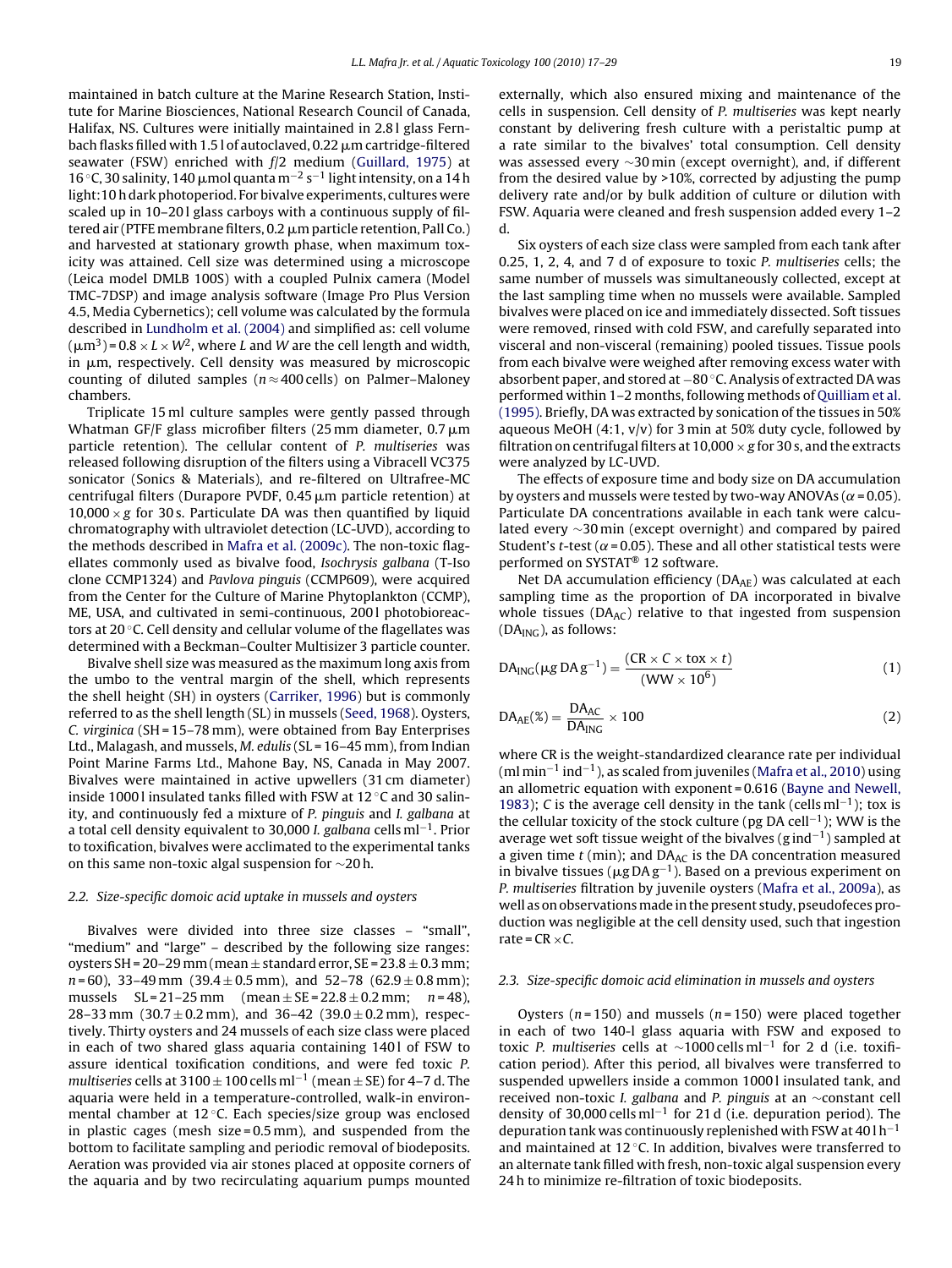<span id="page-3-0"></span>Bivalves were divided into three size classes – "small", "medium" and "large" – with size ranges as follows: oysters  $SH = 19-33$  mm (mean  $\pm SE = 25.7 \pm 0.5$  mm;  $n = 50$ ), 29–47 mm  $(40.4 \pm 0.5 \text{ mm})$ , 50–85 mm  $(63.8 \pm 0.8 \text{ mm})$ ; mussels SL = 16–26 mm (mean  $\pm$  SE = 20.2  $\pm$  0.2 mm; n = 50), 25–34 mm  $(28.6 \pm 0.2 \text{ mm})$  and 33–45 mm  $(38.1 \pm 0.3 \text{ mm})$ . Twelve bivalves of each size class were sampled after 0, 0.12, 1, 2, 4, 7, 14, and 21 d of depuration on the non-toxic diet. Individual visceral and non-visceral soft tissues were dissected and processed as described in Section [2.2.](#page-2-0) Extracts were analyzed by LC-UVD according to the methods of [Quilliam et al. \(1995\), e](#page-12-0)xcept those from bivalves collected at or after Day 7 of depuration. These later samples were analyzed using a more sensitive LC-UVD method for determination of trace DA concentrations in seawater [\(Mafra et al., 2009c\),](#page-11-0) which was adapted to bivalve samples following 3–fold dilution of the extracts. Initial DA concentrations (depuration time = 0) were compared among size classes of oysters and mussels by one-way ANOVAs ( $\alpha$ = 0.05). Toxin elimination rates were calculated by fitting models to the measured DA concentrations.

## 2.4. Modeling

Different one-compartment DA elimination models that assume a first-order decay of toxin were fit (using Matlab Version 7.4, R2007a) to the absolute DA amounts ( $\mu$ g) in whole and partitioned soft tissues, which were obtained by multiplying the toxin concentration by the WW of the corresponding tissue. Domoic acid concentrations equivalent to zero were replaced with the detection limit of the analytical method  $(0.2 \text{ ng g}^{-1})$ . In addition, a twocompartment model similar to that used in [Blanco et al. \(2002b\)](#page-11-0) was fit to the bivalve tissue pools in which residual DA amounts were detected, but this is not described in detail because it did not result in improved fits or reduced uncertainty.

#### 2.4.1. Simple exponential decay

The simple one-compartment model,

$$
\frac{\partial T}{\partial t} = -kT\tag{3}
$$

where k is the DA elimination rate  $(d^{-1})$ , and T is the toxin burden ( $\mu$ gDA) after a depuration time  $t$  (d), represents the exponential decay of DA over time. The analytical solution to Eq. (3) is

$$
T(t) = T_0 \times e^{-kt} \tag{3.1}
$$

where  $T_0$  is the initial toxin burden ( $\mu$ g DA). The parameter  $k$  was obtained from Eq.(3.1) by non-linear least-squares fitting using the Matlab function nlinfit, and represents the exponential loss of DA per unit time relative to the initial DA concentration, expressed in units of  $\mu$ gd $^{-1}$   $\mu$ g $^{-1}$ , or simply d $^{-1}$ . This model was applied to the DA burden of whole bivalves, and to visceral and non-visceral tissues to obtain the respective toxin elimination rates. Confidence intervals (95% CI) were calculated for each rate for statistical comparisons using the Matlab function nlparci. It was confirmed that the residuals for the obtained model fits were random without systematic patterns.

## 2.4.2. Exponential decay with transfer between tissues

A more elaborate one-compartment model with transfer of DA from visceral to non-visceral tissues, similar to that used by [Blanco](#page-11-0) [et al. \(2002a\), e](#page-11-0)mployed two coupled equations:

$$
\frac{\partial X}{\partial t} = -aX - bX = -(a+b)X = -cX \tag{4}
$$

$$
\frac{\partial Y}{\partial t} = -dY + bX\tag{5}
$$

where X and Y are the DA burden  $(\mu g)$  in visceral and non-visceral tissues, respectively; c is the DA elimination rate  $(d^{-1})$  in viscera and is the sum of direct elimination, a, and transfer to non-visceral tissues, b; d is the DA elimination rate in non-visceral tissues  $(d^{-1})$ . Eq.  $(4)$ , which describes the change of X in time, is independent of Y. Thus  $c$  can be obtained as described in Section 2.4.1 above. Eq.  $(5)$ , which describes the change of Y in time, depends on X as well, but can be reformulated by inserting the solution to Eq. (4) into Eq. (5):

$$
\frac{\partial Y}{\partial t} = -dY + b(X_0 \times e^{-ct})
$$
\n(5.1)

Here  $X_0$  is the initial DA burden ( $\mu$ g) in viscera. Eq. (5.1) is no longer dependent on X and can be solved analytically:

$$
Y(t) = \left[\frac{bX_0}{(c-d)}\right]e^{-ct} + \left\{Y_0 - \left[\frac{bX_0}{(c-d)}\right]\right\}e^{-dt}
$$
\n(5.2)

Since  $X_0$  and  $Y_0$  are defined as the mean DA burdens at  $t = 0$ , and  $c$  was previously calculated from Eq. (4),  $b$  and  $d$  can be determined by non-linear fitting as described in Section 2.4.1. Then  $a = c - b$  can be calculated.



**Fig. 1.** Accumulation of domoic acid (DA, mean  $\pm$  standard error, SE) in whole tissues of oysters (Crassostrea virginica, upper panel) and mussels (Mytilus edulis, central panel) during 4–7 d of exposure to toxic Pseudo-nitzschia multiseries (cell length = 64  $\mu$ m; toxicity = 3.8–8.7 pg DA cell<sup>-1</sup>) at 12 °C. Concentrations of particulate DA (pDA) in suspension (mean  $\pm$  standard deviation of 2 tanks) are shown in the lower panel. Bivalve size classes were based on shell height (SH) for oysters = 20–29 mm (small), 39–49 mm (medium), 52–78 mm (large); and shell length (SL) for mussels = 21–25 mm (small), 28–33 mm (medium) and 36–42 mm (large). Horizontal line defines the regulatory limit (RL) for shellfish harvesting. Statistical results of between size-class comparisons (one-way ANOVA) are shown above the bars. ns: non-significant difference;  $p \le 0.05$ ,  $p \le 0.001 < p \le 0.01$  (n=6-12 individuals).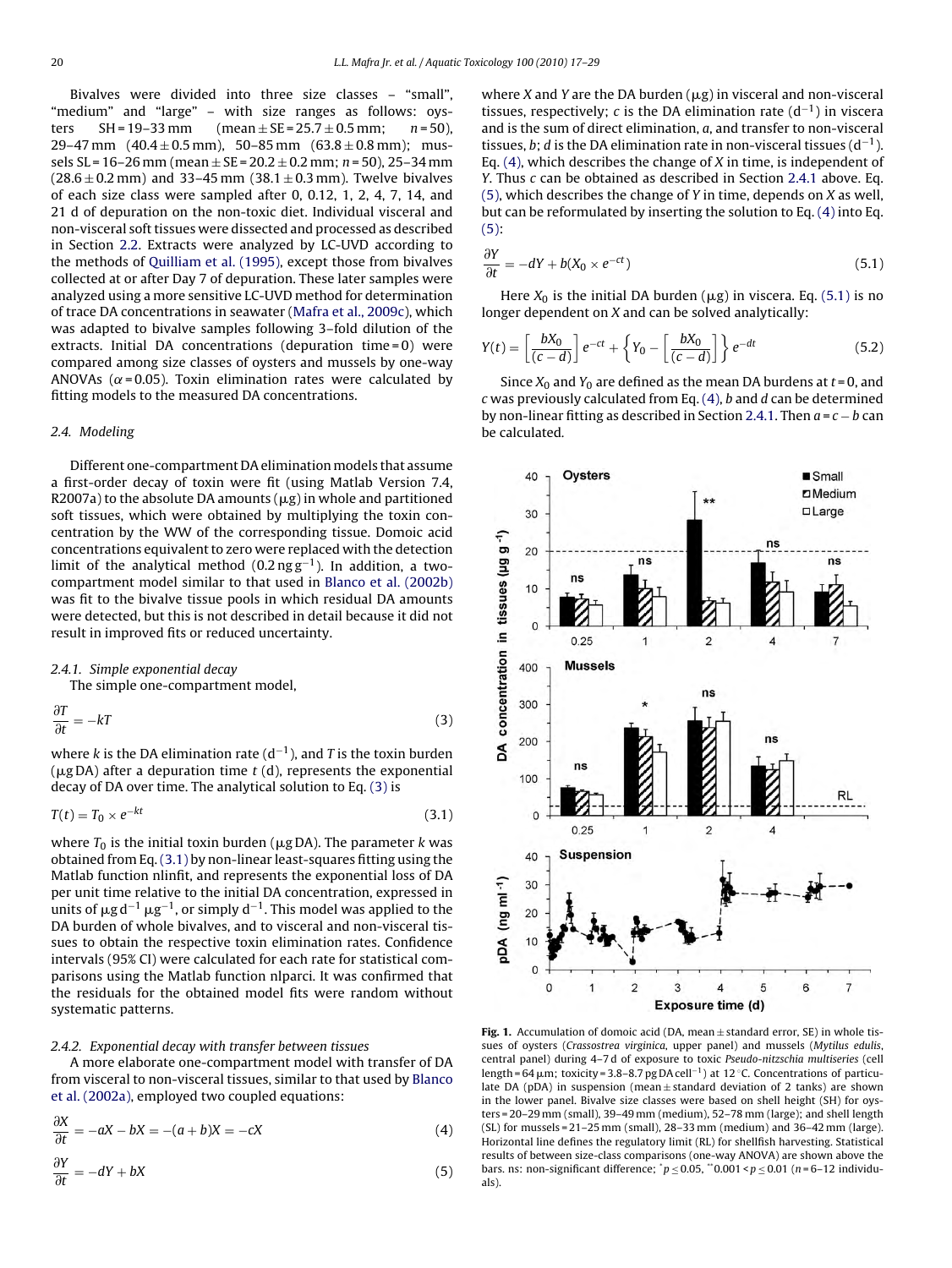<span id="page-4-0"></span>

Fig. 2. Oysters, Crassostrea virginica (left panels; SH = 20-78 mm) and mussels, Mytilus edulis (right panels; SL=21-42 mm). Relationship between domoic acid (DA) concentration in whole tissues ( $\mu$ gg<sup>-1</sup> of soft tissue wet weight) and bivalve body size after 0.25, 1, 2, and 4 d of exposure to toxic Pseudo-nitzschia multiseries (cell length = 64  $\mu$ m; toxicity = 3.8–8.7 pg DA cell<sup>-1</sup>) at 12 °C (n = 24–36 individuals per sampling). r<sup>2</sup>: coefficient of determination of the fitted power equations. Note different Y-scales for each species.

## **3. Results**

Cellular toxicity of P. multiseries cultures used in the DA uptake experiment ranged from 3.8 to 8.7 pg DA cell−1, and cell length from 54 to 71  $\mu$ m (mean $\pm$ SE=64 $\pm$ 0.8). Bivalves were exposed to these cultures at a mean cell density of 3100 cells ml<sup>-1</sup>. Particulate DA concentrations were highly variable over time (2.7–36.6 ng DA ml<sup>-1</sup>; time-average = 19.2 ng DA ml<sup>-1</sup>), but not statistically distinguishable between the two experimental tanks  $(p = 0.87,$  paired Student's t-test) ([Fig. 1, l](#page-3-0)ower panel). Bivalves sam-

#### **Table 1**

Net domoic acid accumulation efficiency [%, mean and standard deviation, SD (in parentheses)] by oysters, Crassostrea virginica, and mussels, Mytilus edulis, calculated as the proportion of toxin accumulated relative to the amount ingested from suspension during continuous exposure to Pseudo-nitzschia multiseries (mean cell length = 64 µm; toxicity = 3.8–8.7 pg DA cell−1) at 12 ◦C. Bivalve size classes as defined in [Fig. 1;](#page-3-0) inter-specific comparisons (Student's t-test) were performed for each size class (n = 10–12 individuals).

| Exposure time (h)          | Oysters                                              |                                                      |                                                    | Mussels                                                                             |                                                                               |                                                                                 |
|----------------------------|------------------------------------------------------|------------------------------------------------------|----------------------------------------------------|-------------------------------------------------------------------------------------|-------------------------------------------------------------------------------|---------------------------------------------------------------------------------|
|                            | Small                                                | Medium                                               | Large                                              | Small                                                                               | Medium                                                                        | Large                                                                           |
| 6<br>24<br>48<br>96<br>168 | 21(8.8)<br>13(6.7)<br>28(25)<br>6.6(3.9)<br>1.3(0.8) | 32(15)<br>21(15)<br>8.9(5.0)<br>7.8(4.6)<br>2.7(1.9) | 43(28)<br>23(15)<br>14(6.6)<br>10(7.5)<br>2.1(1.2) | $32(5.2)$ **<br>$35(4.9)$ ***<br>37 $(17)$ <sup>ns</sup><br>$8.4(4.2)^{ns}$<br>n.d. | 39 $(7.1)$ <sup>ns</sup><br>$44(12)^{4}$<br>46(15)<br>11 $(4.1)^{ns}$<br>n.d. | 42 $(12)$ <sup>ns</sup><br>$43(16)^*$<br>$60(19)$ ***<br>$16(5.2)^{ns}$<br>n.d. |

ns: non-significant difference; n.d.: not determined.

\*  $p \le 0.05$ .<br>\*\* 0.001 <  $p \le 0.01$ .<br>\*\*  $p < 0.001$ .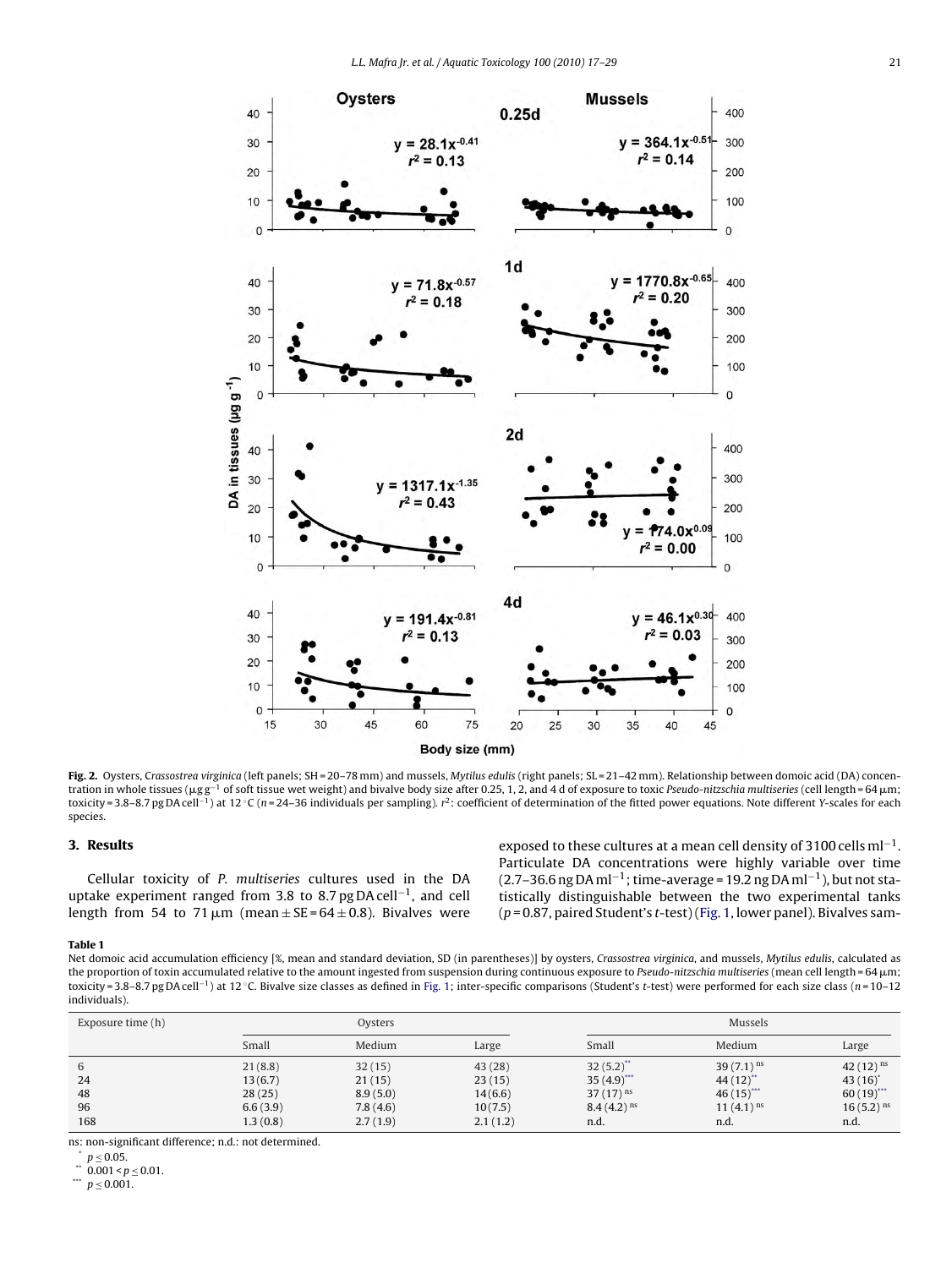pled from both tanks were thus treated as replicates. There was no significant change in the mean body mass of bivalves collected over the course of the toxification period ( $p = 0.11 - 0.93$  and 0.09–0.45 for oysters and mussels of various size classes, respectively; oneway ANOVA). The mean  $(\pm SE; n=50)$  WW of small, medium and large bivalves was  $0.13 \pm 0.01$  g,  $0.51 \pm 0.02$  g and  $1.83 \pm 0.07$  g in oysters, and  $0.31 \pm 0.01$  g,  $0.70 \pm 0.02$  g and  $1.16 \pm 0.03$  g in mussels, respectively.

## 3.1. Inter-specific differences in DA uptake and elimination

During the longer (4–7 d) toxification period, mussels attained 8–17-fold higher DA concentrations (max. 460  $\rm \mu g \, g^{-1})$  than oysters (max. 78.6  $\mu$ g DA $\rm g^{-1}$ ), depending on the size class and exposure time [\(Figs. 1 and 2](#page-3-0)). Similarly, mussels of different size classes attained 5.6–7.7-fold higher DA concentrations than oysters (maximum = 179 and 29.5  $\rm \mu g \, g^{-1}$ , respectively) at the end of the shorter (2 d) toxification period that preceded the depuration experiment. In addition, mussels exhibited consistently higher net DA accumulation efficiencies ( $DA_{AE}$ ) than oysters of a comparable size, although the difference was not always significant ([Table 1\).](#page-4-0)

Toxin elimination rates of mussels (1.4–1.6 d<sup>-1</sup>) were generally 2–4-fold higher than those of oysters  $(0.25-0.88 d^{-1})$  of a comparable size (i.e. 26-mm oysters and 20-mm mussels; 40-mm oysters and 38-mm mussels) during the initial 14 d of depuration ([Fig. 3a\)](#page-6-0), as calculated from a simple one-compartment DA elimination model. Improved fits of the model were achieved for mussels  $(r^2 = 0.48 - 0.88)$  relative to oysters  $(r^2 = 0.06 - 0.59)$  (Table 2). Samples collected on Day 21 of depuration were not analyzed since DA concentrations were already mostly below the detection limit of the method (0.2 ng  $g^{-1}$ ) by Day 14.

#### 3.2. Effect of body size on DA uptake and elimination

Weight-specific DA accumulation was significantly affected by body size in oysters ( $p < 0.001$ ), but not in mussels ( $p = 0.37$ ) (two-way ANOVA) during the longer (4–7 d) toxification period. Additionally, DA concentrations attained by both bivalves changed significantly with the duration of the exposure to toxic cells  $(p=0.02$  and < 0.001, respectively), and the interaction between exposure time and body size was significant for oysters ( $p = 0.002$ ) but not for mussels ( $p = 0.36$ ). The effects of body size and exposure time on DA accumulation by oysters remained significant ( $p = 0.005$ ) and 0.007, respectively) even after removing the markedly higher values obtained by smaller individuals at 48 h [\(Fig. 1\) f](#page-3-0)rom the analysis (two-way ANOVA). When weight-specific DA concentrations were compared in oysters of different body sizes at each exposure time [\(Fig. 1\),](#page-3-0) however, differences were only significant at 48 h exposure ( $p = 0.007$ ; one-way ANOVA), due to high individual variability of DA concentrations within each size class [coefficient of variation (CV) = 42–76% (small oysters), 32–67% (medium), 47–77% (large)].

Despite feeding on relatively high P. multiseries cell densities and toxicities, larger oysters (SH > 55 mm) never accumulated

#### **Table 2**

Coefficients of determination  $(r^2)$  of the simple one-compartment, exponential decay model fitted to the experimental data of DA elimination by oysters and mussels of the three size classes, by tissue type. Elimination rates (exponents of these equations) are plotted in [Fig. 3.](#page-6-0)

|                                                           | Oysters                 |                         |                         | Mussels                 |                         |                         |
|-----------------------------------------------------------|-------------------------|-------------------------|-------------------------|-------------------------|-------------------------|-------------------------|
|                                                           | Small                   | Medium                  | Large                   | Small                   | Medium                  | Large                   |
| Whole tissues<br>Visceral tissues<br>Non-visceral tissues | 0.556<br>0.590<br>0.302 | 0,140<br>0.476<br>0.209 | 0.163<br>0.109<br>0.065 | 0.937<br>0.802<br>0.992 | 0.877<br>0.881<br>0.705 | 0.663<br>0.767<br>0.671 |

DA concentrations exceeding the RL of 20  $\mu$ gg<sup>-1</sup> in whole tissues; maximum DA concentrations in market-sized individuals  $(SH > 65 \text{ mm})$  were  $\leq 13 \mu g g^{-1}$  [\(Fig. 1\).](#page-3-0) Smaller oysters consistently attained higher weight-specific DA concentrations than larger individuals ([Fig. 1\),](#page-3-0) and reached maximum concentrations at 48 h of exposure perhaps related to fluctuations in CRs over time, which were not measured in this experiment but previously reported for juvenile individuals [\(Mafra et al., 2010\).](#page-11-0) In the present study, an inverse functional relationship between oyster SH and DA concentrations could be established at 48 h of exposure [\(Fig. 2\).](#page-4-0) In contrast, weight-specific DA concentrations in mussels were less variable at a given exposure time [CV = 19–49% (small mussels), 20–34% (medium), 28–35% (large)] and generally unrelated to body size [\(Figs. 1 and 2\),](#page-3-0) except at 24 h of exposure when the difference between size classes was marginally significant ( $p = 0.033$ ; one-way ANOVA).

Similar patterns were found during the 2-d toxification period that preceded the depuration experiment. Larger oysters (SH > 52 mm) attained lower DA concentrations (1.5–14.6  $\mu$ g g<sup>-1</sup>) than smaller individuals (3.0–29.5  $\mu$ gg<sup>-1</sup>), whereas no clear relationship between DA concentration and body size could be established for mussels. The differences among size classes, however, were not significant at this time for either mussels or oysters  $[p=0.54$  and 0.20, respectively (one-way ANOVA)].

Larger mussels exhibited higher  $DA_{AE}$  values than smaller individuals, incorporating in their tissues 16–60% and 9–37% respectively of the available particulate DA in suspension, depending on the exposure time [\(Table 1\).](#page-4-0) Oysters followed a similar trend, except at 48 h of exposure, when  $DA_{AE}$  of small oysters was higher than that of larger animals [\(Table 1\).](#page-4-0) However, values were not statistically different among size classes.

During the 14-d depuration period on a non-toxic algal diet, smaller oysters eliminated DA at higher rates than larger ones, whereas elimination rates of mussels were not related to body size [\(Fig. 3a\)](#page-6-0) as calculated using a simple one-compartment model (Table 2). It must be noted, however, that the overall size range of oysters was greater than that of mussels. While the mean body mass of oysters did not change significantly over the depuration period ( $p = 0.47 - 0.61$ ) within each size class [overall means =  $0.17$  g  $(s$ mall), 0.60 g (medium) and 2.05 g (large)], mussels exhibited a significant weight gain (40–69%) after 14 d of depuration ( $p < 0.001$ ; one-way ANOVA), growing from 0.18 to 0.30 g (small), 0.46 to 0.66 g (medium) and from 0.85 to 1.20 g (large).

## 3.3. Anatomical distribution of domoic acid

When the same simple one-compartment model was applied to the DA content of each tissue pool individually, elimination rates in the viscera were generally higher than those of nonvisceral tissues of both oysters and mussels, although differences were non-significant for some size classes [\(Fig. 3b](#page-6-0)). The highest overall elimination rate was measured in the viscera of large mussels (mean  $\pm$  95% CI = 2.06  $\pm$  0.15 d<sup>-1</sup>) and the lowest one in non-visceral tissues of large oysters (0.16  $\pm$  0.11 d<sup>-1</sup>). Considering all size classes of both bivalves, the simple model fit the visceral toxin burden ( $r^2$  = 0.21–0.88) better than non-visceral tissues  $(r^2 = 0.06 - 0.70)$ .

The inclusion of a parameter to estimate DA transfer from viscera to non-visceral tissues (i.e. one-compartment model with toxin transfer) slightly improved the model fit in most cases (1–9% increase in  $r^2$ ). In two out of six cases (small oysters and medium mussels), the one-compartment model with toxin transfer provided an adequate fit to the data allowing calculation of the DA transfer rate [\(Table 3\).](#page-6-0) This equalled 0.35 d<sup>-1</sup> in small oysters; overall, 26% of the toxin eliminated from the viscera of these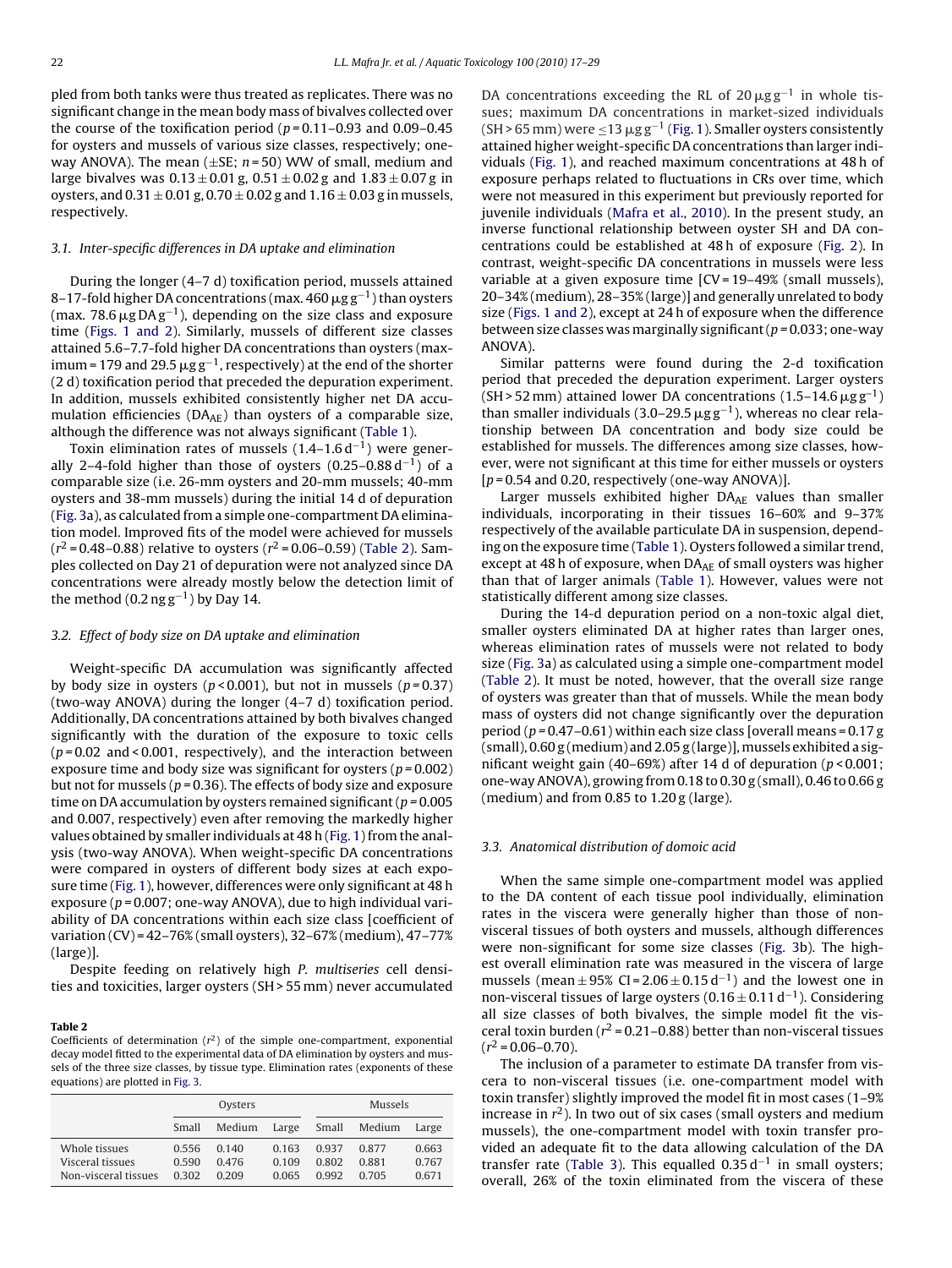#### <span id="page-6-0"></span>**Table 3**

Domoic acid (DA) elimination parameters, as estimated by fitting a one-compartment model with toxin transfer (see Section [2.4.2\) t](#page-3-0)o the total DA burden in viscera and non-visceral tissues of oysters (*Crassostrea virginica*) and mussels (Mytilus *edulis)* over 14 d of depuration on a non-toxic algal diet. Initial DA burden (μg), DA elimination rate (d<sup>-1</sup>), and rate of DA transfer (d<sup>-1</sup>) from viscera to non-visceral tissues are compared in two selected bivalve size classes (r<sup>2</sup>: coefficient of determination of the fitted model). The relative contributions of direct DA elimination to the external medium and transfer to non-visceral tissues, to the total DA loss from viscera are indicated. Size classes as defined in Fig. 3;  $n = 12$  individuals per sampling time.

| Bivalve                         | Non-visceral tissues |                     |                | Viscera           |                           |                          |                |  |
|---------------------------------|----------------------|---------------------|----------------|-------------------|---------------------------|--------------------------|----------------|--|
|                                 | <b>Initial DA</b>    | DA elimination rate |                | <b>Initial DA</b> | DA elimination rate       | Transfer rate            | r4             |  |
| Small oysters<br>Medium mussels | .106<br>4.820        | 0.831<br>.744       | 0.328<br>0.759 | .266<br>30.45     | 0.992(74%)<br>1.319 (89%) | 0.346(26%)<br>0.159(11%) | 0.590<br>0.881 |  |
|                                 |                      |                     |                |                   |                           |                          |                |  |

bivalves was transferred to non-visceral tissues, while the rest was directly lost from the organism, presumably via degradation, egestion and/or excretion. Medium mussels exhibited slower transfer rates (mean =  $0.16 d^{-1}$ ), and the fraction of DA transferred to nonvisceral tissues was only 11% of the total loss of visceral DA (Table 3). In all other cases (small mussels, medium oysters, and large individuals of both species), however, model parameters could not be adequately calculated due to violations of primary assumptions, as described below. Poor model fits and, in some cases, degenerate parameters such as negative transfer rates resulted from increasing toxin content during initial depuration stages, as found in both tissue pools of oysters and mussels ([Fig. 4a–](#page-7-0)c and f), as well as from highly variable DA content among individuals of the same size class ([Fig. 4g\)](#page-7-0) at a given sampling time (CV = 34–342% and 15–202% for oysters and mussels, respectively). Even after exclusion of one or more sampling times (i.e. depuration starting at maximum whole tissue DA values), DA transfer rates could not be calculated in these four cases.

In mussels, the contribution of visceral tissues to the total DA burden was consistently greater than that of other tissues during both uptake and depuration phases, whereas it was rapidly reduced below that of non-visceral DA in oysters. During the first 2 d of exposure to toxic P. multiseries cells (i.e. uptake phase), viscera



**Fig. 3.** Toxin elimination rates (mean  $\pm$  95% confidence interval) of domoic acidcontaminated oysters (Crassostrea virginica, left panels) and mussels (Mytilus edulis, right panels) during 14 d of depuration on a non-toxic algal diet, as calculated by a simple one-compartment model from: (a) whole bivalves or (b) separate tissue pools (see Section [2.4.1\).](#page-3-0) Bivalve size classes described as follows: oysters = 19–33 mm SH (small), 29–47 mm (medium), 50–85 mm (large); mussel = 16–26 mm SL (small), 25–34 mm (medium) and 33–45 mm (large). Rates were compared across all size classes of both bivalves (a) and between tissue pools of each size class (b). Different capital letters indicate statistically significant differences ( $\alpha$ = 0.05); ns: non-significant difference;  $\gamma p \le 0.05$ ,  $\gamma p \le 0.001$  (n=6-12 individuals or tissue pools).

accounted for 80–90% of the total DA burden in mussels of different size classes, gradually decreasing to 65–70% during the depuration phase, as measured from separate experiments ([Fig. 5\).](#page-8-0) In contrast, the proportion of visceral DA decreased from 70 to 80% to <50% after only ∼36 h of toxin exposure in small oysters and ∼72 h in larger oysters, reaching 30–40% in all size classes within four days of depuration ([Fig. 5\).](#page-8-0) After the 4th day, toxin elimination to undetectable levels was achieved by some individuals of both species, such that partitioning of DA between tissue pools could not be calculated beyond this time point. Only small amounts ( $\leq$ 0.25  $\mu$ g g<sup>-1</sup>) of slow-detoxifying DA were detected at that time, mainly in viscera of oysters and non-visceral tissues of mussels.

## **4. Discussion**

## 4.1. Inter-specific differences in DA uptake and elimination

The present study confirms the lower capacity of oysters (C. virginica) to accumulate DA from toxic P. multiseries cells relative to that of mussels (M. edulis) of comparable body size, as previously reported for juveniles (SH < 29 mm) ([Mafra et al., 2010\).](#page-11-0) The inter-specific difference in DA accumulation was even greater (by >3-fold), in larger, market-sized bivalves than that found for juveniles in both this ([Fig. 1\)](#page-3-0) and the previous study. Maximum individual toxin concentrations measured during the 4–7-d toxification period (78.6  $\mu$ g DA g<sup>-1</sup> in oysters and 460  $\mu$ g DA g<sup>-1</sup> in mussels) are the highest ever attained in the laboratory, and comparable to the maximum values reported for each bivalve genus during natural Pseudo-nitzschia spp. blooms: 30.0  $\mu$ g g<sup>-1</sup> for C. gigas [\(Trainer et al., 2007\)](#page-12-0) and 790  $\mu$ gg<sup>-1</sup> for *M. edulis* ([Bates et al.,](#page-11-0) [1989\).](#page-11-0) In addition, comparable to higher DA concentrations have been found in whole tissues of slow-depurating bivalves, such as the oyster Spondylus versicolor  $[(147 \,\mu g\,g^{-1}$  [\(Dao et al., 2009\)\]](#page-11-0), the clam S. patula [308  $\mu$ g g<sup>-1</sup> ([Trainer et al., 2000\)\]](#page-12-0) and the scallop P. maximus [1569  $\mu$ g g<sup>-1</sup> [\(Campbell et al., 2001\)\]](#page-11-0). High DA concentrations in natural bivalve populations (up to 70  $\mu$ g g<sup>-1</sup>) usually occur during massive blooms of highly toxic Pseudo-nitzschia spp. cells (water column particulate toxin concentrations up to 14.4 ng ml<sup>-1</sup>) (e.g. [Trainer et al., 2007\),](#page-12-0) conditions that were reproduced in the laboratory during the present study.

Domoic acid accumulation efficiency ( $DA_{AE}$ ), a balance between concurrent DA uptake and elimination processes, was greater in mussels (32–60%) relative to oysters (10–40%) during the first 48 h of toxification. These values are comparable to that calculated for sea scallops (P. magellanicus) after 14 d (51%, [Douglas](#page-11-0) [et al](#page-11-0)., [1997\),](#page-11-0) and higher than those of juvenile M. edulis (8–20%) and C. virginica (2–6%) during 24 h of toxic exposure at  $12^{\circ}$ C ([Mafra et al.,](#page-11-0) [2010\).](#page-11-0) Significant inter-specific differences in  $DA_{AE}$  between these two bivalves [\(Table 1\)](#page-4-0) can be explained by the reduced capacity of oysters to ingest P. multiseries cells  $>68 \mu m$  (see [Mafra et al.,](#page-11-0) [2009b\).](#page-11-0) Although the mean cell length of the P. multiseries cells used in the present study was only  $64 \,\mu m$ , some cells exceeded the  $68$ - $\mu$ m size threshold for selective rejection by oysters, and this threshold may be further reduced due to gill contraction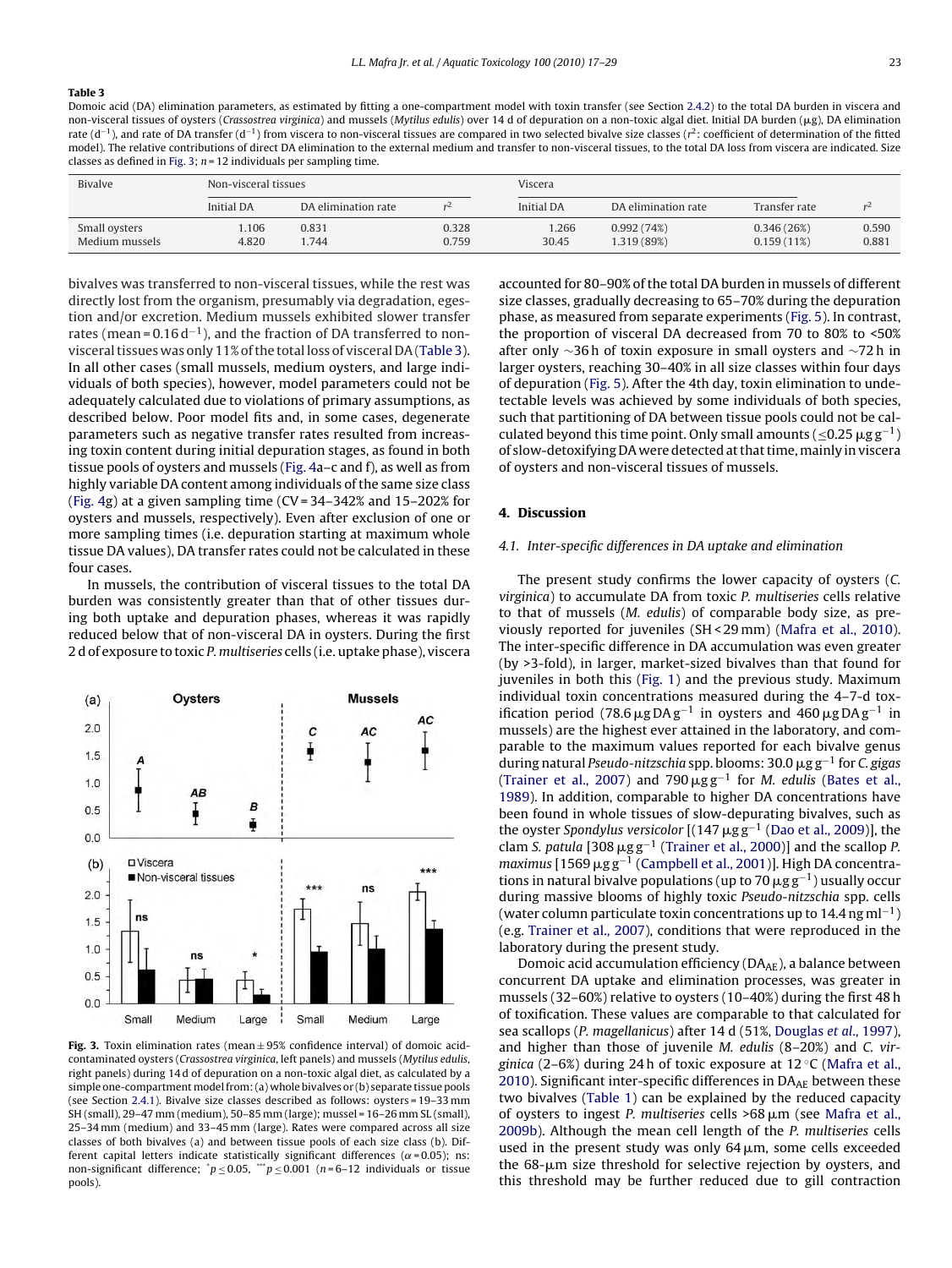<span id="page-7-0"></span>

Fig. 4. Percent of initial domoic acid (DA) content in oysters (Crassostrea virginica, left panels) and mussels (Mytilus edulis, right panels) of different size classes during 14 d of depuration on a non-toxic algal diet following DA uptake: (a, d) whole tissues, (b, e) viscera and (c, f) non-visceral tissues (mean, n = 10-12 per size class as defined in [Fig. 3\).](#page-6-0) Inset (g) shows DA concentrations in whole tissues of individual large oysters. Zero values were replaced with the analytical detection limit (0.0002 µgDA  $\rm g^{-1}$  × bivalve wet weight, in g) in all cases. Half-time of DA (i.e. time to eliminate 50% of the initial toxin burden) in whole tissues, as calculated from a simple exponential decay model: oysters = 0.8 d (small), 1.6 d (medium), 2.8 d (large); mussels = 0.4 d (small), 0.5 d (medium), and 0.4 d (large).

during suspension-feeding ([Mafra et al., 2009b\).](#page-11-0) Relatively high DA<sub>AE</sub> values attained by both bivalves in the present study are likely associated with their exposure to greater particulate toxicities (time-average = 19.2 ng DA ml<sup>-1</sup>) than in prior experiments [5.9–8.7 ng DA ml−<sup>1</sup> ([Mafra et al., 2010\)\]](#page-11-0).

Domoic acid elimination rates in whole tissues ranged from 0.25 to 0.88 d<sup>-1</sup> in oysters and from 1.4 to 1.6 d<sup>-1</sup> in mussels in the present study. These rates are comparable to those measured for the fastest DA-detoxifying bivalves, such as the mussels Mytilus californianus  $[0.3-0.5 d^{-1}$  ([Whyte et al., 1995\)\]](#page-12-0), M. galloprovin-cialis [0.4–0.6 d<sup>-1</sup> ([Blanco et al., 2002b\)\]](#page-11-0), Perna canaliculus [2.0 d<sup>-1</sup> ([MacKenzie et al., 1993\)\]](#page-11-0) and M. edulis  $[0.5-1.0 d<sup>-1</sup>$  ([Novaczek et al.,](#page-12-0) [1992\);](#page-12-0) 2.0 d<sup>-1</sup> [\(Krogstad et al., 2009](#page-11-0) with data from [Wohlgeschaffen](#page-12-0) [et al., 1992\)\]](#page-12-0).

This study demonstrated that mussels eliminate DA at consistently higher rates than oysters of a comparable size ([Fig. 3a\)](#page-6-0). The hypothesis that fast elimination could explain the lower DA concentrations attained by oysters relative to those of mussels during toxic Pseudo-nitzschia blooms must thus be rejected. Contrary to oysters, however, mussels exhibited a significant (1.4–1.7-fold) gain in body mass over the 14-d depuration period. In some cases, differential growth can explain most of the differences in toxin elimination by bivalves, as reported in a long-term (73 d) field study in which DST elimination was greater in faster-growing, smaller M. edulis than in larger individuals [(SL = 28 and 46 mm, respectively ([Duinker et](#page-11-0) [al., 2007\)\]](#page-11-0). This is caused by dilution of toxin content due to body mass gain, as also reported for PSTs in M. edulis and S. solidissima

[\(Bricelj et al., 1990; Bricelj and Cembella, 1995\) a](#page-11-0)nd for DA in crabs Cancer magister ([Lund et al., 1997\).](#page-11-0) In the present study, however, elimination rates were calculated based on the total toxin burden of individual bivalves (i.e. DA concentration  $\times$  body weight), such that inter-specific differences in DA loss may have been partially underestimated rather than enhanced due to growth. This effect is expected to be minimal (if present) however, since only <3% of the initial DA load remained in mussels after 4 d of depuration, when gain in body mass started to be significant.

## 4.2. Effect of body size on DA uptake and elimination

Whereas oysters consistently maintained a slightly inverse relationship between body size and DA content throughout the toxification phase, this relationship was reversed in mussels, becoming null or slightly positive during late toxification ([Fig. 2\).](#page-4-0) Inverse relationships between weight-specific toxin concentrations and body size have been previously reported during laboratory and field exposure of bivalves to DA, PSTs and DSTs ([Novaczek et al., 1992;](#page-12-0) Moroño et al., 2001; Duinker et al., 2007). In contrast, [Roelke et al.](#page-12-0) [\(1993\)](#page-12-0) found no relationship between body weight and DA concentration in C. virginica, although only low toxin concentrations  $(1-2 \mu g g^{-1})$  were attained by oysters in their laboratory study. Higher toxin concentrations in smaller bivalves may be a result of faster toxin uptake by small individuals and/or higher elimination rates by large ones [\(Strohmeier et al., 2005; Bogan et al., 2007\).](#page-12-0) Although unlikely in our study, differential toxin dilution due to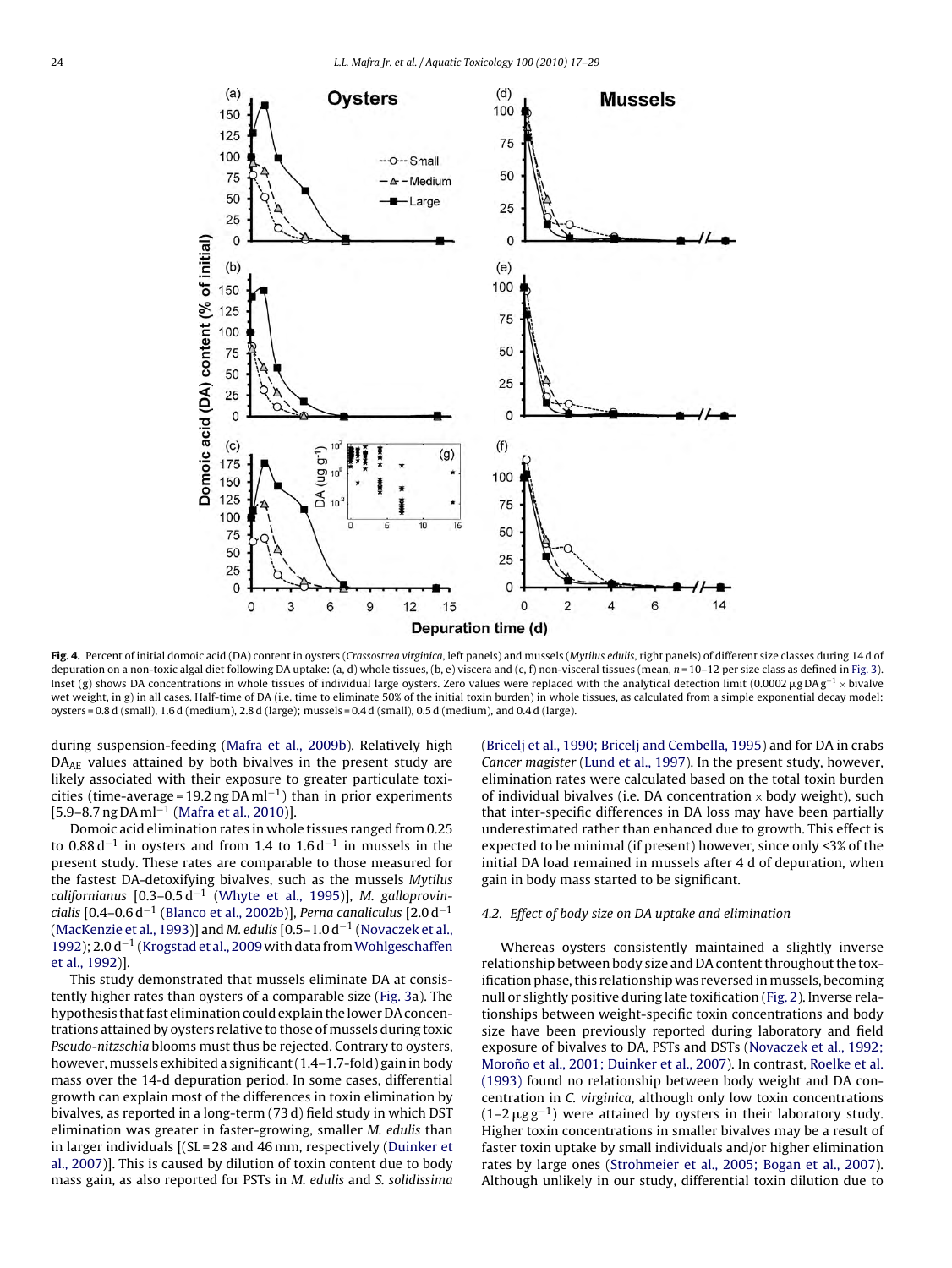<span id="page-8-0"></span>

Fig. 5. Percent contribution (mean ± SE, n = 6-12) of viscera and non-visceral tissues to the total body burden of domoic acid (DA) present in different-sized oysters, Crassostrea virginica (left panels) and mussels, Mytilus edulis (right panels), during 2 days of exposure (i.e. uptake phase) to toxic *Pseudo-nitzschia multiseries* (cell length=64µm; toxicity = 3.8–8.7 pg DA cell−1) or 4 days of depuration on a non-toxic algal diet at 12 ◦C (separate experiment). Small, medium and large size classes as defined in [Figs. 1 and 3](#page-3-0) for the uptake and depuration phases respectively.

faster growth of smaller individuals must also be considered in some other cases ([Bricelj and Cembella, 1995; Duinker et al., 2007\),](#page-11-0) as discussed above.

Small oysters exhibited significantly higher (2–3.6-fold) DA elimination rates than large ones in the present study ([Fig. 3a](#page-6-0)). This is consistent with the fact that metabolic rate per unit mass is inversely related to body size [\(Bayne and Newell, 1983; Schmidt-](#page-11-0)Nielsen, [1984\),](#page-11-0) but contrasts with the comparable (this study) to slightly (1.07-fold) higher [\(Novaczek et al., 1992\) e](#page-12-0)limination rates reported in smaller mussels relative to larger individuals. Such inter-specific difference may be associated with the narrower size range used for mussels in both studies compared to that of oysters in the present study, although no relationship between body size and DA elimination rate was found in Mediterranean mussels (M. galloprovincialis) of a wider size range [(SL = 30–96 mm ([Blanco et](#page-11-0) [al., 2002b\)\]](#page-11-0).

Since oyster body weight remained unchanged during DA toxification, and large oysters eliminated DA at significantly lower rates than smaller individuals ([Fig. 3a\)](#page-6-0), the inverse relationship described between DA concentration and body weight can only be explained by higher DA uptake rates of small oysters. In suspension-feeding bivalves, uptake of organic matter (OM) from phytoplankton cells is regulated by several mechanisms: (a) their clearance rates (CRs), (b) particle retention efficiency on the gills, (c) the capacity for preand post-ingestive particle sorting and (d) absorption efficiency (AE) [\(Fig. 6\).](#page-9-0) Neither retention efficiency and sorting ([Mafra et al.,](#page-11-0) [2009b\),](#page-11-0) nor AE ([Kesarcodi-Watson et al., 2001; Mondal, 2006\)](#page-11-0) are expected to vary with oyster body size. Although the size of the gills and labial palps involved in particle sorting increases with increasing body size, particle selection efficiency in post-metamorphic oysters is not dependent on the absolute size of the palps or gills, but rather on the relative size of the palps and gills, which is not expected to vary with body size of co-occurring oysters.

Greater toxin accumulation by smaller oysters as described herein must therefore result from higher weight-specific CRs, as observed in several bivalves (e.g. [Navarro and Winter, 1982;](#page-12-0) [Mondal, 2006\).](#page-12-0) In mussels, faster toxin uptake by smaller individuals has been related to the relatively greater contribution of digestive gland [\(Novaczek et al., 1992\)](#page-12-0) and thus gut content (Navarro and Winter, 1982) to the total body weight of smaller individuals. Although the viscera (including digestive gland) of small oysters made a greater contribution to the total body weight compared to larger individuals (31% vs. 22% respectively) in the present study, only 30–50% of the total DA burden was present in viscera after 48 h of toxification, contrasting with ∼90% in mussels. Differences in the relative size of viscera are thus unlikely to fully explain the greater DA accumulation found in smaller oysters. The relationship between body mass and DA concentration in tissues followed a similarly weak, negative trend in M. edulis during the first 24 h of toxin exposure, becoming null or slightly positive thereafter ([Fig. 2\).](#page-4-0) Comparable inversion of the relationship between body size and DA concentration was found in P. maximus over 1 yr of field-sampling [\(Bogan et al., 2007\),](#page-11-0) and assumed to result from faster toxin elimination by smaller scallops at later depuration stages. The lack of a significant relationship for mussels in the present study may be likewise related to the comparable elimination rates measured in different-sized individuals.

Domoic acid concentrations were highly variable among individual bivalves within a single size class, sometimes resembling a bi-modal distribution [\(Fig. 4g](#page-7-0)) that suggests the occurrence of slow-feeding and/or fast-depurating bivalves in the test population. Individual variability was not related to body size, and was greater in oysters than in mussels (mean  $CV = 57\%$  vs. 30%,  $n = 36$ ) during uptake; and 129% vs. 67%,  $n = 36$  during DA elimination, respectively). This high individual variability probably explains why the relationship between body size and DA concentrations in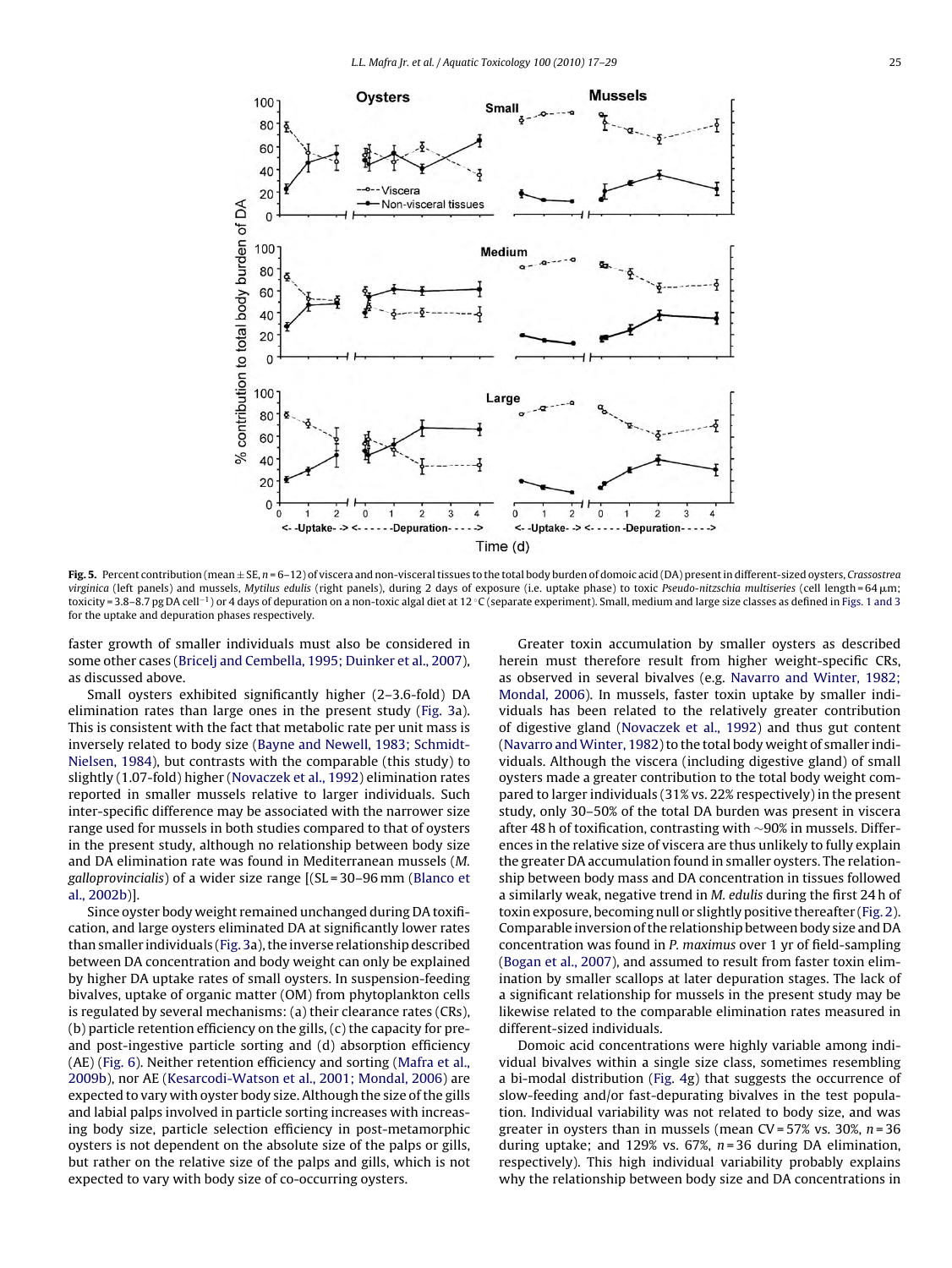<span id="page-9-0"></span>

Fig. 6. Flow diagram of energy balance and pathways of particulate matter (toxic algal cells in this case) in a typical suspension-feeding bivalve. Lightning bolts represent possible mechanisms (1–7) preventing or reducing toxin uptake and accumulation from toxic cells. Although mechanisms 6 ([Mafra et al., 2010\) a](#page-11-0)nd 7 (this study) are present in Pseudo-nitzschia-fed oysters, C. virginica, only 4 and 5 [\(Mafra et al., 2009a,b\) c](#page-11-0)an explain their lower capacity for domoic acid accumulation relative to co-occurring mussels, M. edulis, since 6 and 7 also occur in the latter. The dashed feedback loop indicates possible toxin-related, motor or neurological feeding impairment, elicited upon initial cell ingestion and toxin release into the digestive tract. \*Pseudofeces are only produced above a threshold cell density (C) [\(Mafra et al., 2009a\).](#page-11-0) CR, FR, IR and Pf: clearance, filtration, ingestion and pseudofeces production rates, respectively. Modified from [Malouf and Bricelj \(1989\).](#page-11-0)

oysters and mussels was not always significant in the present study. Such high variability has been extensively reported for bivalves (e.g. [Blanco et al., 2002b; Bogan et al., 2007\),](#page-11-0) and may be attributed to spatial or tidal toxicity gradients in temperature, salinity ([Blanco et](#page-11-0) [al., 2006\) a](#page-11-0)nd seston quality [\(Guéguen et al., 2008\) i](#page-11-0)n field studies. Under controlled laboratory conditions, however, intrinsic bivalve mechanisms must be invoked to explain individual variability in toxin accumulation. In C. gigas this has been associated with their intermittent feeding pattern (i.e. periodic and non-synchronous shell closure) ([Bougrier et al., 2003; Baron et al., 2006\).](#page-11-0) It may also be related to genetic differences such as differential enzymatic activity, or differential prevalence of bacterial strains capable of DA degradation in the bivalve gut flora ([Stewart et al., 1998; Hagström](#page-12-0) [et al., 2007\).](#page-12-0)

Larger bivalves exhibited slightly but consistently higher  $DA_{AF}$ values during toxification, except for oysters at 24 h [\(Table 1\).](#page-4-0) Increased DAAE with increasing body size was consistent with the slower DA elimination in larger oysters. In contrast, since elimination rates in mussels were independent of weight, increased  $DA_{AF}$  of larger mussels could be a result of more efficient absorption of OM, although no relationship between body size and AE has been found in mussels so far (e.g. [Navarro and Winter, 1982\).](#page-12-0) Alternatively, CR (and thus toxin uptake) of larger mussels, calculated from juveniles using an allometric equation with exponent = 0.616 [\(Bayne](#page-11-0) [and Newell, 1983\),](#page-11-0) may have been underestimated.

#### 4.3. Anatomical distribution of domoic acid

Domoic acid was not evenly distributed among bivalve tissues during both uptake and elimination phases. After 6 h of exposure to toxic cells, the viscera contained 70–80% of the total DA burden in oysters and 80–90% in mussels ([Fig. 5\).](#page-8-0) Considering the relatively small contribution of these tissues to the total body wet weight (25–35%), this 2–3-fold toxin accumulation factor confirms that the viscera are the primary site for DA uptake in both bivalves. Similarly, during toxification, the viscera may account for 94–99% of the DA burden in P. maximus ([Blanco et al., 2002a; Campbell et al.,](#page-11-0) [2003\),](#page-11-0) 93% in M. edulis ([Grimmelt et al., 1990\) a](#page-11-0)nd 70% in C. virginica [\(Roelke et al., 1993\),](#page-12-0) as well as 80–90% of the PST content in several bivalves (reviewed by [Bricelj and Shumway, 1998\) a](#page-11-0)nd >99% of the DST burden in M. galloprovincialis ([Blanco et al., 2007\).](#page-11-0)

The contribution of viscera to total DA toxicity remained high (>80%) throughout the toxification period in mussels, but decreased rapidly in oysters [\(Fig. 5\).](#page-8-0) The crossover point, when toxin amounts in visceral and non-visceral tissues were equivalent, ranged from  $\sim$ 36 h in small oysters to  $\sim$ 72 h in larger individuals. The proportion of DA in viscera continued to decrease gradually in both bivalves during the depuration phase, reaching 30–40% in oysters and 65–70% in mussels after 4 d, regardless of body size. For PSTs, crossover points were reported much later in species that exhibit relatively slow toxin elimination, such as Saxidomus gigan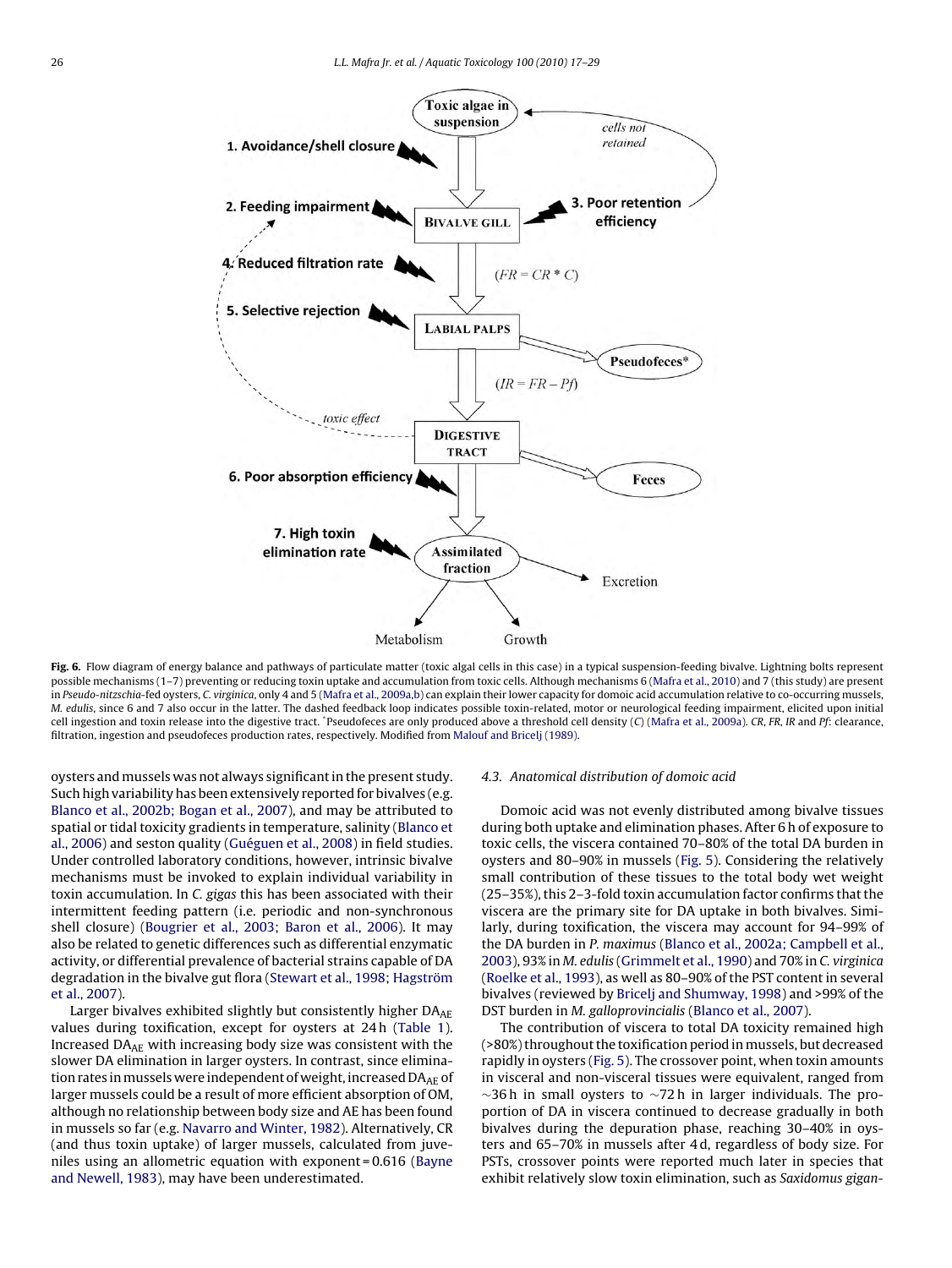teus (∼12 d), S. solidissima (∼32 d) and P. magellanicus (∼90 d), and never occurred in those that detoxify more rapidly, i.e. Mercenaria mercenaria and M. edulis ([Bricelj and Shumway, 1998\).](#page-11-0) Examination of temporal changes in the anatomical distribution of toxins has been proposed as a valuable indicator of the timing of bloom initiation and termination ([Bricelj and Shumway, 1998\),](#page-11-0) and is also useful in the development of predictive toxin kinetics models (e.g. [Blanco et al., 2002a; Li et al., 2005\).](#page-11-0)

Elimination of DA from the viscera of both oysters and mussels (elimination rates =  $0.4-1.3 d^{-1}$ ; 1.5–2.1 d<sup>-1</sup>, respectively) occurred faster than in non-visceral tissues (0.2–0.6 d−1; 0.9–1.4 d−1) in the present study ([Fig. 3b](#page-6-0)). Faster toxin loss in viscera relative to other tissues has been previously reported for DA-contaminated C. gigas [\[Jones et al. \(1995\), b](#page-11-0)ut see [Guéguen et](#page-11-0) [al. \(2008\)\] a](#page-11-0)nd PST-contaminated M. arenaria ([Bricelj and Cembella,](#page-11-0) [1995\),](#page-11-0) likely due to a combination of egestion (i.e. direct loss in feces) and rapid toxin transfer to other tissues. In C. gigas, exchange of DA between tissues was supported by continuously increasing toxin concentrations in non-visceral tissues during a period of persistent shell closure [\(Jones et al., 1995\),](#page-11-0) which was likely caused by exposure to excessively high cell densities and prevented further DA intake.

In the present study, DA transfer to other tissues was the main factor responsible for the faster toxin elimination in the viscera of small oysters and medium mussels (transfer rate = 0.35 and 0.16 d−1, respectively), as concluded from the modeling work. The addition of a term to account for DA transfer from viscera to nonvisceral tissues, however, provided only slightly improved model fits compared to a simpler (no transfer) exponential decay model. Nevertheless, episodes of simultaneous decrease in visceral DA content and increase in that of non-visceral tissues, which were especially noticeable in small- and medium-sized oysters during early depuration ([Fig. 4b](#page-7-0) and c), provide strong evidence for toxin exchange between tissues of this bivalve. Additionally, the calculated transfer rates may be underestimated in the present study, since they only reflect the toxin exchanged during depuration. A large proportion of the DA transfer may have already occurred during the toxification phase, especially in oysters [\(Fig. 5\).](#page-8-0) Whether DA exchange was important in mussels is not clear. Exchange of DA and DSTs between tissues was found to be negligible in P. maximus ([Blanco et al., 2002a\)](#page-11-0) and M. galloprovincialis ([Blanco et al., 2007\)](#page-11-0) respectively, whereas considerable transfer of PSTs from the viscera to four other tissues occurred in green mussels (Perna viridis) during toxification and, to a lesser extent during the depuration phase [\(Li et al., 2005\).](#page-11-0)

Although an increase in non-visceral DA content (as a % of total toxin body burden) can be attributed to transfer from the viscera, an increase in the viscera and/or in whole bivalves (e.g. [Fig. 4a](#page-7-0) and b) can only be explained by de novo production. This supports the hypothesis of a microbial or internal mechanism leading to DA production within the digestive tract ofmussels, as suggested by [Silvert](#page-12-0) [and Subba Rao \(1992\)](#page-12-0) to explain divergences between observed field data and model predictions. Furthermore, the present results indicate that post-consumption DA production by Pseudo-nitzschia cells, as proposed by [Stewart \(2008\),](#page-12-0) may actually occur in the bivalve's alimentary tract during early depuration. This finding may need to be considered in the design of depuration experiments and the development of predictive DA kinetic models, since it violates a primary assumption of most models (i.e. exponential decay of toxin over time). If confirmed and quantified, post-consumption production could be added to the initial DA content to correct for possible underestimation of the toxin elimination rate, an essential parameter to accurately predict the time period during which bivalves will remain unsafe for consumers following toxic outbreaks.

Small, residual DA amounts were detected during late depuration (7 d) in both oysters and mussels, suggesting that a second, slower-detoxifying toxin compartment is present. The anatomical localization of this residual DA pool ( $\leq 0.25 \,\mu\text{g}\,\text{g}^{-1}$ ), however, differed between the two bivalves: non-visceral tissues in mussels and viscera in oysters. Likewise, DA is retained for comparatively longer periods in the digestive glands of S. patula ([Horner et al., 1993\) a](#page-11-0)nd P. maximus [\(Blanco et al., 2002a\),](#page-11-0) and in non-visceral tissues of P. magellanicus ([Douglas et al., 1997\).](#page-11-0) It has been suggested that slowdetoxifying, residual DA pools are transported into intracellular compartments following uptake across the gastrointestinal walls [\(Novaczek et al., 1991\).](#page-12-0) Intracellular DA was described as mostly composed of a soluble, cytosolic form that undergoes rapid excretion via kidney and epithelial tissues, and aminor (<20%) proportion of potentially insoluble, longer-lasting DA pool, which is apparently saturated at relatively low DA concentrations [∼6 ng g−<sup>1</sup> [\(Novaczek](#page-12-0) [et al., 1991\)\]](#page-12-0).

Despite indications of a very small second DA compartment in M. edulis and C. virginica in the present study, a simple exponential decay (i.e. one-compartment) model is likely sufficient to quantitatively describe DA elimination by these two fast-detoxifying bivalves, since a two-compartment model resulted in comparable fits, but a higher degree of uncertainty. The only previous attempt to fit a two-compartment DA elimination model, conducted by [Blanco](#page-11-0) [et al. \(2002b\)](#page-11-0) using M. galloprovincialis, led to similar conclusions. Bi-phasic DA elimination, however, has been strongly suggested for S. patula ([Gilgan et al., 1990\),](#page-11-0) P. magellanicus ([Horner et al., 1993\)](#page-11-0) and V. modiolus ([Douglas et al., 1997\),](#page-11-0) and should be examined by means of modeling in these and other bivalve species characterized by relatively slow depuration.

## **5. Conclusions**

Oysters attained significantly lower weight-specific DA concentrations from toxic P. multiseries cells than mussels of a comparable size. In addition, smaller oysters accumulated DA to a greater extent than larger ones due to their comparatively higher toxin uptake rates. The relationship between body size and DA concentration was less clear in mussels and, as a result, differences in weightspecific DA concentrations attained by these two bivalves were more pronounced for larger, market-sized individuals. Large oysters (SH >55 mm) never accumulated DA concentrations exceeding the regulatory limit. Domoic acid elimination was faster in the viscera of both bivalves probably due to transfer of toxins to nonvisceral tissues, which was more evident in oysters. Small oysters eliminated DA at faster rates than larger ones, but elimination rates were always lower than those of mussels of a comparable size. Therefore, faster DA elimination in C. virginica can be ruled out as a contributing factor explaining the low capacity of this species to accumulate DA from toxic Pseudo-nitzschia blooms, relative to that of co-occurring M. edulis. Overall, results of this study suggest that species-specific management of market-sized, DA-contaminated, co-occurring C. virginica and M. edulis stocks may be a viable practice during toxic outbreaks.

#### **Acknowledgements**

This research was sponsored by the Coastal Zones Research Institute (CZRI), Shippagan, NB, Canada, via a grant from the ACOA Atlantic Innovation Fund and supplementary funds from the Canadian Food Inspection Agency (CFIA) and CZRI. The authors thank S. Bates and C. Léger (DFO, Moncton) for providing the P. multiseries clone for this study, R. Melanson and M. Carscallen (IMB/NRC, Halifax) for supplying the non-toxic algal cultures, M. Quilliam, K. Thomas and P. Blay (IMB/NRC, Halifax) for advice on toxin analysis, and C. Ouellette for her valuable assistance with the toxic cultures and during the experiments. The authors also thank the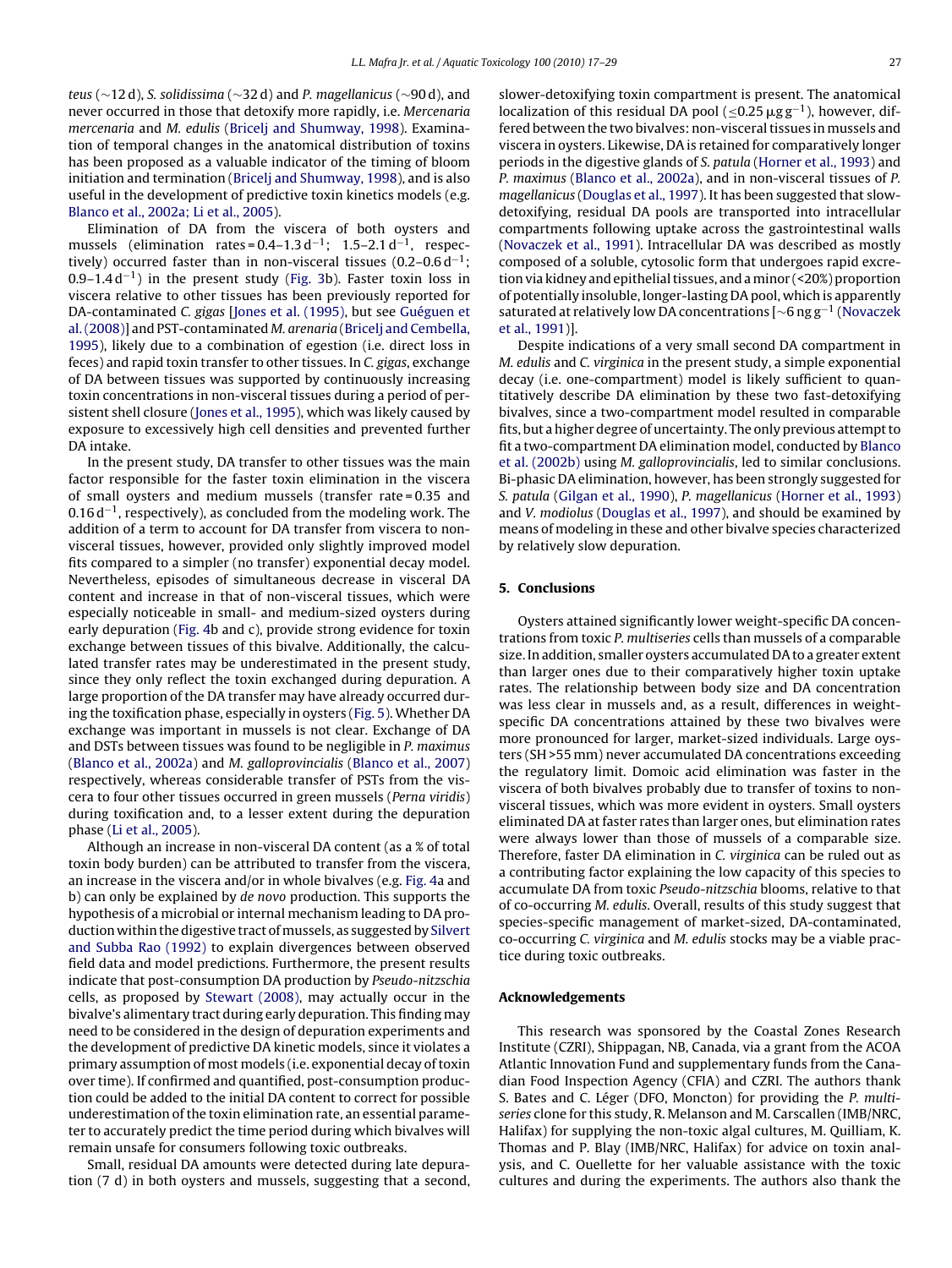<span id="page-11-0"></span>Conselho Nacional de Desenvolvimento Científico e Tecnológico (CNPq, Brazil) for the PhD scholarship awarded to L.L.M. and two anonymous reviewers for their contributions to an earlier version of the manuscript. IMB/NRC complies with regulations from the Canadian Council of Animal Care.

#### **References**

- Arévalo, F., de la Puente, M.B., Salgado, C., 1998. ASP toxicity in scallops: individual variability and tissue distribution. In: Reguera, B., Blanco, J., Fernández, M.L. (Eds.), Harmful Algae. Intergovernamental Oceanographic Commission of UNESCO. Xunta de Galicia, pp. 499–502.
- Baron, R., Couedel, M., Joret, M., Garen, P., Truquet, P., Masselin, P., Bardouil, M., Lassus, P., 2006. Continuous fluorescence recording as a way to improve Pacific oyster (Crassostrea gigas) models of paralytic shellfish toxin accumulation. Aquat. Living Resour. 19, 77–84.
- Bates, S.S., 1998. Ecophysiology and metabolism of ASP toxin production. In: Anderson, D.M., Cembella, A.D., Hallegraeff, G.M. (Eds.), Physiological Ecology of Harmful Algal Blooms. Springer-Verlag, Berlin, pp. 405–426.
- Bates, S.S., Bird, C.J., de Freitas, A.S.W., Foxall, R., Gilgan, M., Hanic, L.A., Johnson, G.R., McCulloch, A.W., Odense, P., Pocklington, R., Quilliam, M.A., Sim, P.G., Smith, J.C., Subba Rao, D.V., Todd, E.C.D., Walter, J.A., Wright, J.L.C., 1989. Pennate diatom Nitzschia pungens as the primary source of domoic acid, a toxin in shellfish from eastern Prince Edward Island, Canada. Can. J. Fish. Aquat. Sci. 46, 1203–1215.
- Bates, S.S., Garrison, D.L., Horner, R.A., 1998. Bloom dynamics and physiology of domoic acid-producing Pseudo-nitzschia species. In: Anderson, D.M., Cembella, A.D., Hallegraeff, G.M. (Eds.), Physiological Ecology of Harmful Algal Blooms. Springer-Verlag, Heidelberg, pp. 267–292.
- Bayne, B.L., Newell, R.C., 1983. Physiological energetics of marine molluscs. In: Saleuddin, A.S.W., Wilbur, K.M. (Eds.), The Mollusca. Academic Press, New York, pp. 407–515.
- Beitler, M.K., Liston, J., 1990. Uptake and tissue distribution of PSP toxins in butter clams. In: Granéli, E., Sundström, B., Edler, L., Anderson, D.M. (Eds.), Toxic Marine Phytoplankton. Elsevier, New York, pp. 257–262.
- Blanco, J., Acosta, C.P., de la Puente, M.B., Salgado, C., 2002a. Depuration and anatomical distribution of the amnesic shellfish poisoning (ASP) toxin domoic acid in the king scallop Pecten maximus. Aquat. Toxicol. 60, 111–121.
- Blanco, J., de la Puente, M.B., Arévalo, F., Salgado, C., Moroño, A., 2002b. Depuration of mussels (Mytilus galloprovincialis) contaminated with domoic acid. Aquat. Living Resour. 15, 53–60.
- Blanco, J., Acosta, C.P., Marino, C., Muniz, S., Martin, H., Moroño, A., Correa, J., Arévalo, F., Salgado, C., 2006. Depuration of domoic acid from different body compartments of the king scallop Pecten maximus grown in raft culture and natural bed. Aquat. Living Resour. 19, 257–265.
- Blanco, J., Marino, C., Martin, H., Acosta, C.P., 2007. Anatomical distribution of diarrhetic shellfish poisoning (DSP) toxins in the mussel Mytilus galloprovincialis. Toxicon 50, 1011–1018.
- Bogan, Y.M., Harkin, A.L., Gillespie, J., Kennedy, D.J., Hess, P., Slater, J.W., 2007. The influence of size on domoic acid concentration in king scallop, Pecten maximus (L.). Harmful Algae 6, 15–28.
- Bougrier, S., Lassus, P., Bardouil, M., Masselin, P., Truquet, P., 2003. Paralytic shellfish poison accumulation yields and feeding time activity in the Pacific oyster (Crassostrea gigas) and king scallop (Pecten maximus). Aquat. Living Resour. 16, 347–352.
- Bouillon, R.C., Knierim, T.L., Kieber, R.J., Skrabal, S.A., Wright, J.L.C., 2006. Photodegradation of the algal toxin domoic acid in natural water matrices. Limnol. Oceanogr. 51, 321–330.
- Bricelj, V.M., Cembella, A.D., 1995. Fate of gonyautoxins accumulated in surfclams, Spisula solidissima, grazing upon toxigenic-producing Alexandrium. In: Lassus, P., Arzul, G., Erard, E., Gentien, P., Marcaillou-LeBaut, C. (Eds.), Harmful Marine Algal Blooms. Lavoisier Intercept Ltd., Paris, pp. 413–418.
- Bricelj, V.M., Shumway, S.E., 1998. Paralytic shellfish toxins in bivalve molluscs: occurrence, transfer kinetics, and biotransformation. Rev. Fish. Sci. 6, 315–383.
- Bricelj, V.M., Lee, J.H., Cembella, A.D., Anderson, D.M., 1990. Uptake kinetics of paralytic shellfish toxins from the dinoflagellate Alexandrium fundyense in the mussel Mytilus edulis. Mar. Ecol. Prog. Ser. 63, 177–188.
- Campbell, D.A., Kelly, M.S., Busman, M., Bolch, C.J., Wiggins, E., Moeller, P.D.R., Morton, S.L., Hess, P., Shumway, S.E., 2001. Amnesic shellfish poisoning in the king scallop, Pecten maximus, from the West coast of Scotland. J. Shellfish Res. 20, 75–84.
- Campbell, D.A., Kelly, M.S., Busman, M., Wiggins, E., Fernandes, T.F., 2003. Impact of preparation method on gonad domoic acid levels in the scallop, Pecten maximus. Harmful Algae 2, 215–222.
- Carriker, M.R., 1996. The shell and ligament. In: Kennedy, V.S., Newell, R.I.E., Eble, A.F. (Eds.), The Eastern Oyster, Crassostrea virginica. Maryland Sea Grant College, College Park, MD, pp. 75–168.
- Costa, P.R., Rosab, R., Duarte Silva, A., Brotas, V., Sampayo, M.A.M., 2005. Accumulation, transformation and tissue distribution of domoic acid, the amnesic shellfish poisoning toxin, in the common cuttlefish, Sepia officinalis. Aquat. Toxicol. 74,  $82 - 91.$
- Dao, H.V., Takata, Y., Omura, T., Sato, S., Fukuyo, Y., Kodama, M., 2009. Seasonal variation of domoic acid in a bivalve Spondylus versicolor in association with that in plankton samples in Nha Phu Bay, Khanh Hoa, Vietnam. Fish. Sci. 75, 507–512.
- Douglas, D.J., Kenchington, E.R., Bird, C.J., Pocklington, R., Bradford, B., Silvert, W., 1997. Accumulation of domoic acid by the sea scallop (Placopecten magellanicus) fed cultured cells of toxic Pseudo-nitzschia multiseries. Can. J. Fish. Aquat. Sci. 54, 907–913.
- Drum, A.S., Siebens, T.L., Crecelius, E.A., Elston, R.A., 1993. Domoic acid in the pacific razor clam Siliqua patula (Dixon, 1789). J. Shellfish Res. 12, 443–450.
- Duinker, A., Bergslien, M., Strand, O., Olseng, C.D., Svardal, A., 2007. The effect of size and age on depuration rates of diarrhetic shellfish toxins (DST) in mussels (Mytilus edulis L.). Harmful Algae 6, 288–300.
- Fernández, L., Marco, J., Moreno, O., Santamaría, M., 2000. Ensayos de desintoxicación de ASP en vieiras (Pecten spp.). In: Márquez, I. (Ed.), VI Reunión Ibérica Sobre Fitoplancton Tóxico y Biotoxinas, 2000, Sevilla. 175-181 (in Spanish).
- Gilgan, M.W., Burns, B.G., Landry, G.J., 1990. Distribution and magnitude of domoic acid contamination of shellfish in Atlantic Canada during 1988. In: Granéli, E., Sundström, B., Edler, L., Anderson, D.M. (Eds.), Toxic Marine Phytoplankton. Elsevier, New York, pp. 469–474.
- Grimmelt, B., Nijjar, M.S., Brown, J., Macnair, N., Wagner, S., Johnson, G.R., Amend, J.F., 1990. Relationship between domoic acid levels in the blue mussel (Mytilus edulis) and toxicity in mice. Toxicon 28, 501–508.
- Guéguen, M., Bardouil, M., Baron, R., Lassus, P., Truquet, P., Massardier, J., Zouher Amzil, Z., 2008. Detoxification of pacific oyster Crassostrea gigas fed on diets of Skeletonema costatum with and without silt, following PSP contamination by Alexandrium minutum. Aquat. Living Resour. 21, 13–20.
- Guillard, R.R.L., 1975. Culture of phytoplankton for feeding marine invertebrates. In: Smith, W.I., Chanley, M.H. (Eds.), Culture of Marine Invertebrates. Plenum, New York, pp. 29–59.
- Hagström, J.A., Granéli, E., Maneiro, I., Barreiro, A., Petermann, A., Svensen, C., 2007. Release and degradation of amnesic shellfish poison from decaying Pseudonitzschia multiseries in presence of bacteria and organic matter. Harmful Algae 6, 175–188.
- Horner, R.A., Kusske, M.B., Moynihan, B.P., Skinner, R.N., Wekell, J.C., 1993. Retention of domoic acid by pacific razor clams, Siliqua patula (Dixon 1789): preliminary study. J. Shellfish Res. 12, 451–456.
- Jones, T.O., Whyte, J.N.C., Townsend, L.D., Ginther, N.G., Iwama, G.K., 1995. Effects of domoic acid on haemolymph pH,  $PCO<sub>2</sub>$  and  $PO<sub>2</sub>$  in the pacific oyster, Crassostrea gigas and the California mussel, Mytilus californianus. Aquat. Toxicol. 31, 43–55.
- Kesarcodi-Watson, A., Lucas, J.S., Klumpp, D.W., 2001. Comparative feeding and physiological energetics of diploid and triploid Sydney rock oysters, Saccostrea commercialis. I. Effects of oyster size. Aquaculture 203, 177–193.
- Krogstad, F.T.O., Griffith, W.C., Vigoren, E.M., Faustman, E.M., 2009. Re-evaluating blue mussel depuration rates in "Dynamics of the phycotoxin domoic acid: accumulation and excretion in two commercially important bivalves". J. Appl. Phycol. 21, 745–746.
- Lassus, P., Bardouil, M., Ledoux, M., Bohec, M., Murail, I., Fremy, J., 1996. Role of the kidneys in bioaccumulation of paralytic toxins by scallop (Pecten maximus) tissues. J. Nat. Toxins 5, 107–115.
- Li, A.M.Y., Yu, P.K.N., Hsieh, D.P.H., Wang, W., Wu, R.S.S., Lam, P.K.S., 2005. Uptake and depuration of paralytic shellfish toxins in the green-lipped mussel, Perna viridis: a dynamic model. Environ. Toxicol. Chem. 24, 129–135.
- Lund, J.A.K., Barnett, H.J., Hatfield, C.L., Gauglitz, E.J., Wekell, J.C., Rasco, B., 1997. Domoic acid uptake and depuration in dungeness crab (Cancer magister Dana 1852). J. Shellfish Res. 16, 225–231.
- Lundholm, N., Hansen, P.J., Kotaki, Y., 2004. Effect of pH on growth and domoic acid production by potentially toxic diatoms of the genera Pseudo-nitzschia and Nitzschia. Mar. Ecol. Prog. Ser. 273, 1–15.
- MacKenzie, L., White, D.A., Sim, P.G., Holland, A.J., 1993. Domoic acid and the New Zealand greenshell mussel (Perna canaliculus). In: Smayda, T.J., Shimizu, Y. (Eds.), Toxic Phytoplankton Blooms in the Sea. Elsevier, Amsterdam, pp. 607–612.
- Madhyastha, M.S., Novaczek, I., Ablett, R.F., Johnson, G., Nijjar, M.S., Sims, D.E., 1991. In vitro study of domoic acid uptake by digestive gland tissue of blue mussel (Mytilus edulis L.). Aquat. Toxicol. 20, 73–81.
- Mafra Jr., L.L., Bricelj, V.M., Ouellette, C., Léger, C., Bates, S.S., 2009a. Mechanisms contributing to low domoic acid uptake by oysters feeding on Pseudo-nitzschia cells. I. Filtration and pseudofeces production. Aquat. Biol. 6, 201–212.
- Mafra Jr., L.L., Bricelj, V.M.,Ward, J.E., 2009b.Mechanisms contributing to low domoic acid uptake by oysters feeding on Pseudo-nitzschia cells. II. Selective rejection. Aquat. Biol. 6, 213–226.
- Mafra Jr., L.L., Léger, C., Bates, S.S., Quilliam, M.A., 2009c. Analysis of trace levels of domoic acid in seawater and plankton by liquid chromatography without derivatization, using UV or mass spectrometry detection. J. Chromatogr. A 1216, 6003–6011.
- Mafra Jr., L.L., Bricelj, V.M., Ouellette, C., Bates, S.S., 2010. Feeding mechanics as the basis for differential uptake of the neurotoxin domoic acid by oysters, Crassostrea virginica, and mussels, Mytilus edulis. Aquat. Toxicol. 97, 160–171.
- Maldonado, M.T., Hughes, M.P., Rue, E.L., Wells, M.L., 2002. The effect of Fe and Cu on growth and domoic acid production by Pseudo-nitzschia multiseries and Pseudo-nitzschia australis. Limnol. Oceanogr. 47, 515–526.
- Malouf, R.E., Bricelj, V.M., 1989. Comparative biology of clams: environmental tolerances, feeding, and growth. In: Manzi, J.J., Castagna, M. (Eds.), Developments in Aquaculture and Fisheries Science, Clam Mariculture in North America, vol. 19. Elsevier, Amsterdam, pp. 23–73.
- Mondal, S.K., 2006. Effect of temperature and body size on food utilization in the marine pearl oyster Pinctada fucata (Bivalvia: Pteridae). Indian J. Mar. Sci. 35, 43–49.